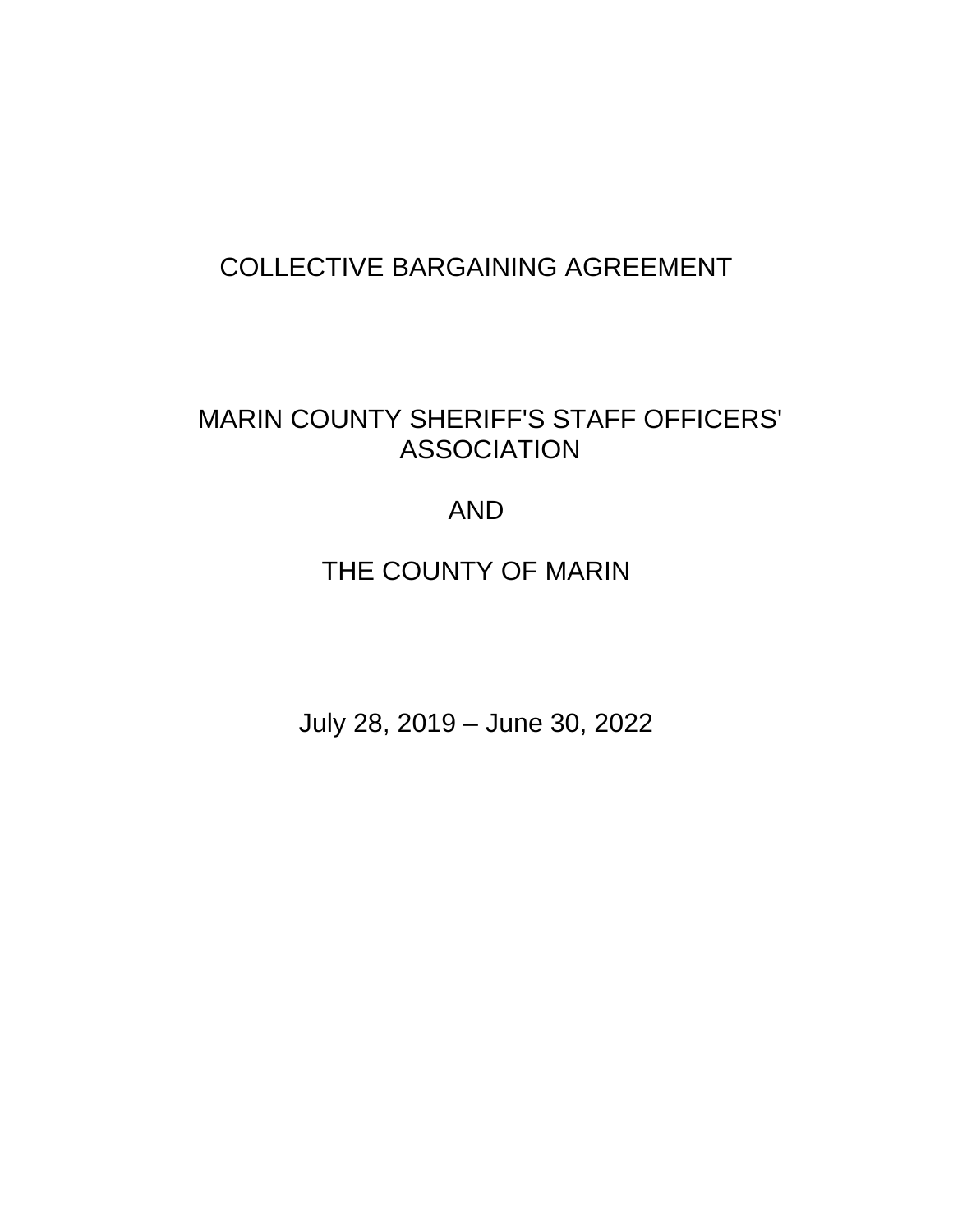# **TABLE OF CONTENTS**

| Α.        |    |
|-----------|----|
| <b>B.</b> |    |
| C.        |    |
|           |    |
|           |    |
|           |    |
|           |    |
| А.        |    |
| Β.        |    |
| C.        |    |
| D.        |    |
| Е.        |    |
| F.        |    |
| G.        |    |
|           |    |
| А.        |    |
| В.        |    |
| C.        |    |
| D.        |    |
| Ε.        |    |
| F.        |    |
|           |    |
| А.        |    |
| В.        |    |
| C.        |    |
| D.        |    |
| Е.        |    |
|           |    |
| А.        |    |
| Β.        | 11 |
| C.        |    |
| D.        |    |
| Ε.        |    |
| F.        |    |
|           |    |
| А.        |    |
| В.        |    |
| C.        |    |
| D.        |    |
| Ε.        |    |
| F.        |    |
|           |    |
|           |    |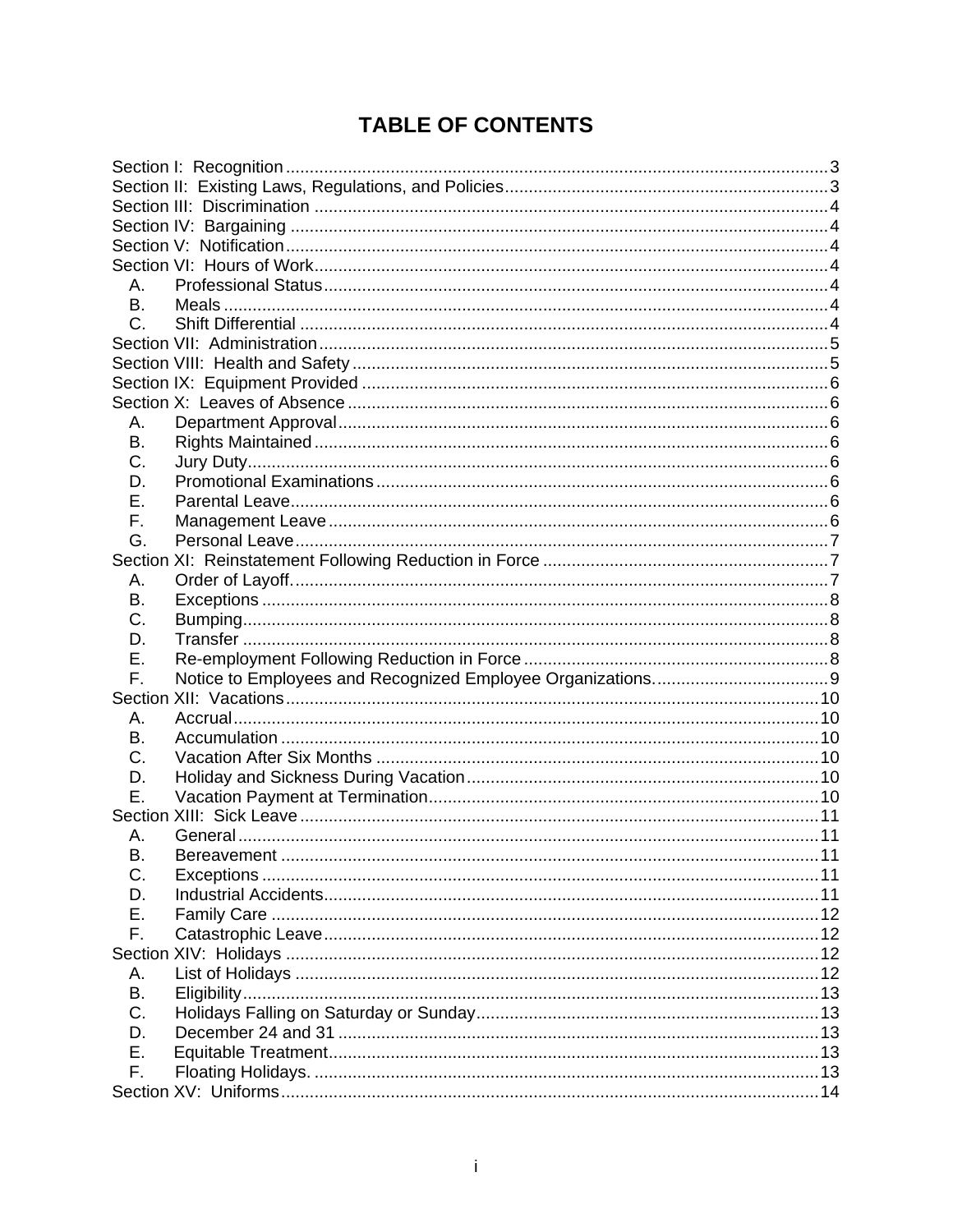| Α.                                                                                         |     |
|--------------------------------------------------------------------------------------------|-----|
| В.                                                                                         |     |
| C.                                                                                         |     |
| D.                                                                                         |     |
| Е.                                                                                         |     |
| F.                                                                                         |     |
| G.                                                                                         |     |
| Н.                                                                                         |     |
| I.                                                                                         |     |
| J.                                                                                         |     |
| Κ.                                                                                         |     |
| Medical Reimbursement Account and Long-Term Care Insurance 16<br>L.                        |     |
| М.                                                                                         |     |
| N.                                                                                         |     |
| Section XVIII: Peace Officer Standards and Training (P.O.S.T.) Certificate and Educational |     |
|                                                                                            |     |
| Peace Officer Standards and Training (P.O.S.T.) Certificate Program  19<br>А.              |     |
| <b>B.</b>                                                                                  |     |
|                                                                                            |     |
|                                                                                            |     |
|                                                                                            |     |
|                                                                                            |     |
| Α.                                                                                         |     |
| В.                                                                                         |     |
| C.                                                                                         |     |
| D.                                                                                         |     |
|                                                                                            |     |
|                                                                                            |     |
|                                                                                            |     |
|                                                                                            |     |
|                                                                                            |     |
|                                                                                            |     |
|                                                                                            |     |
| Section XXXI <sup>.</sup> Term                                                             | -23 |
|                                                                                            |     |
|                                                                                            |     |
|                                                                                            |     |
|                                                                                            |     |
|                                                                                            |     |
|                                                                                            |     |
|                                                                                            |     |
|                                                                                            |     |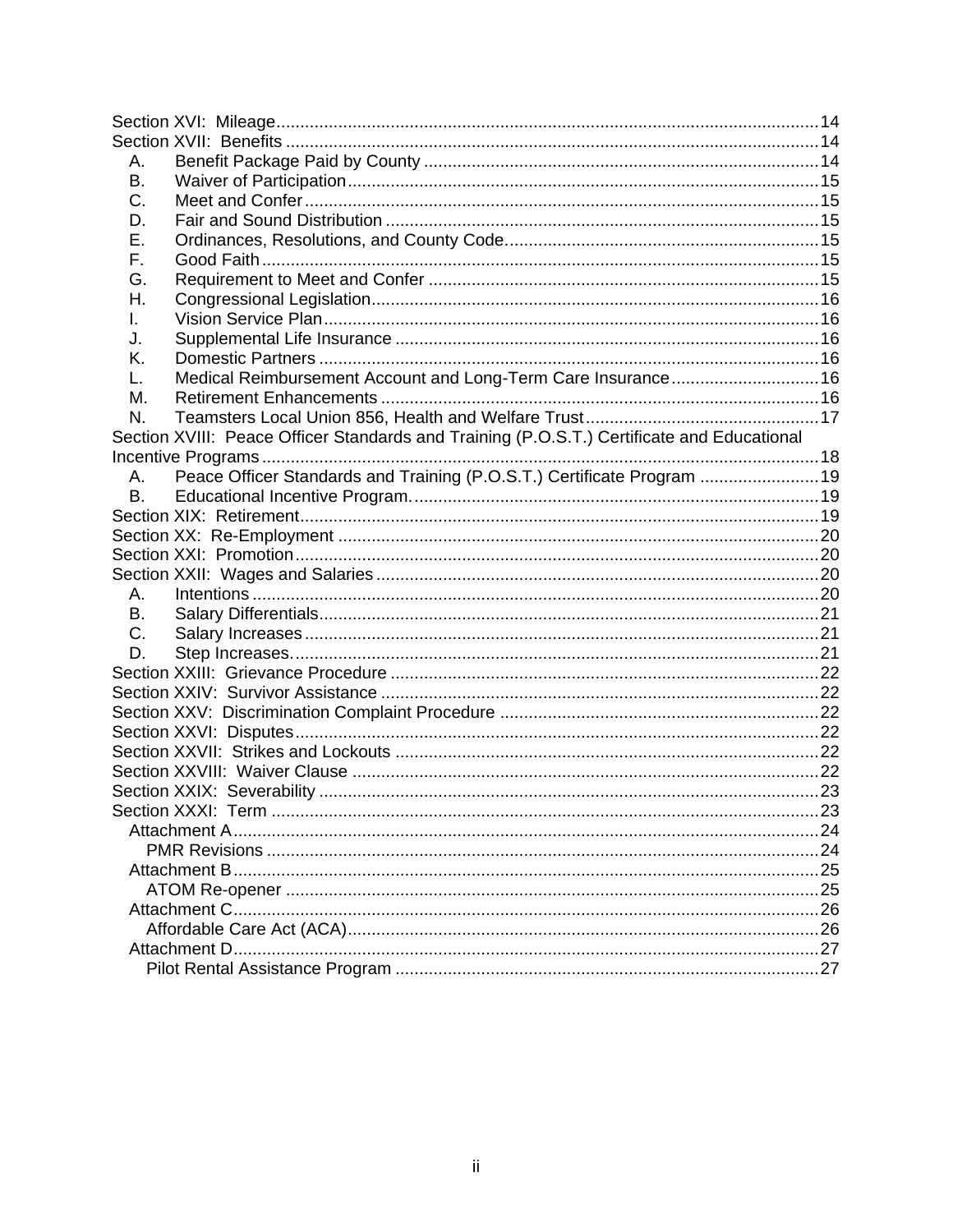# **COLLECTIVE BARGAINING AGREEMENT**

## **MARIN COUNTY SHERIFF'S STAFF OFFICERS' ASSOCIATION**

## **COUNTY OF MARIN**

## **July 1, 2019 – June 30, 2022**

The salaries, hours, fringe benefits and working conditions set forth have been mutually agreed upon by designated bargaining representatives of the County of Marin (hereinafter called "COUNTY") and the Marin County Sheriff's Staff Officers' Association (hereinafter called "ASSOCIATION"), and shall apply to all employees of the County working in classifications set forth hereunder. Benefits shall apply to regular County employees only unless language specifically mentions extra hire employees.

## **Section I: Recognition**

<span id="page-3-0"></span>A. County hereby recognizes Association as the bargaining representative for the purpose of establishing salaries, hours, fringe benefits, and working conditions for all employees in the bargaining unit certified by the Personnel Commission on March 30, 1973 and subsequently, consisting of the following job classifications:

> Sheriff's Lieutenant (0703) Chief District Attorney Inspector (0517) Chief Deputy Coroner (0514)

- B. Both parties recognize their mutual obligation to cooperate with each other to assure maximum service of the highest quality and efficiency to the citizens of Marin County.
- C. Whenever a person is hired in any of the job classifications in this bargaining unit, County shall notify such person that Association is the recognized bargaining representative for employees in that classification. Both County and Association agree to keep duplicate originals of this agreement on file in a readily accessible location available for inspection by any County employee or member of the public upon request.
- D. County agrees, upon written consent of the employees involved, to deduct dues, as established by Association, from the salaries of its members. The sums so withheld shall be remitted by County, without delay, along with a list of employees who have had said dues deducted. Should any employees within the unit, with the support of the Association, engage in any strike, slowdown, or other work stoppage during the term of this agreement, County may cease said dues deductions immediately.

## **Section II: Existing Laws, Regulations, and Policies**

<span id="page-3-1"></span>This agreement is subject to all existing laws of the State of California and ordinances and regulations of the County of Marin. The County, the Association, and the employees affected thereby, unless otherwise specified herein, shall be entitled to all benefits conferred thereby and shall observe all obligations engendered thereby.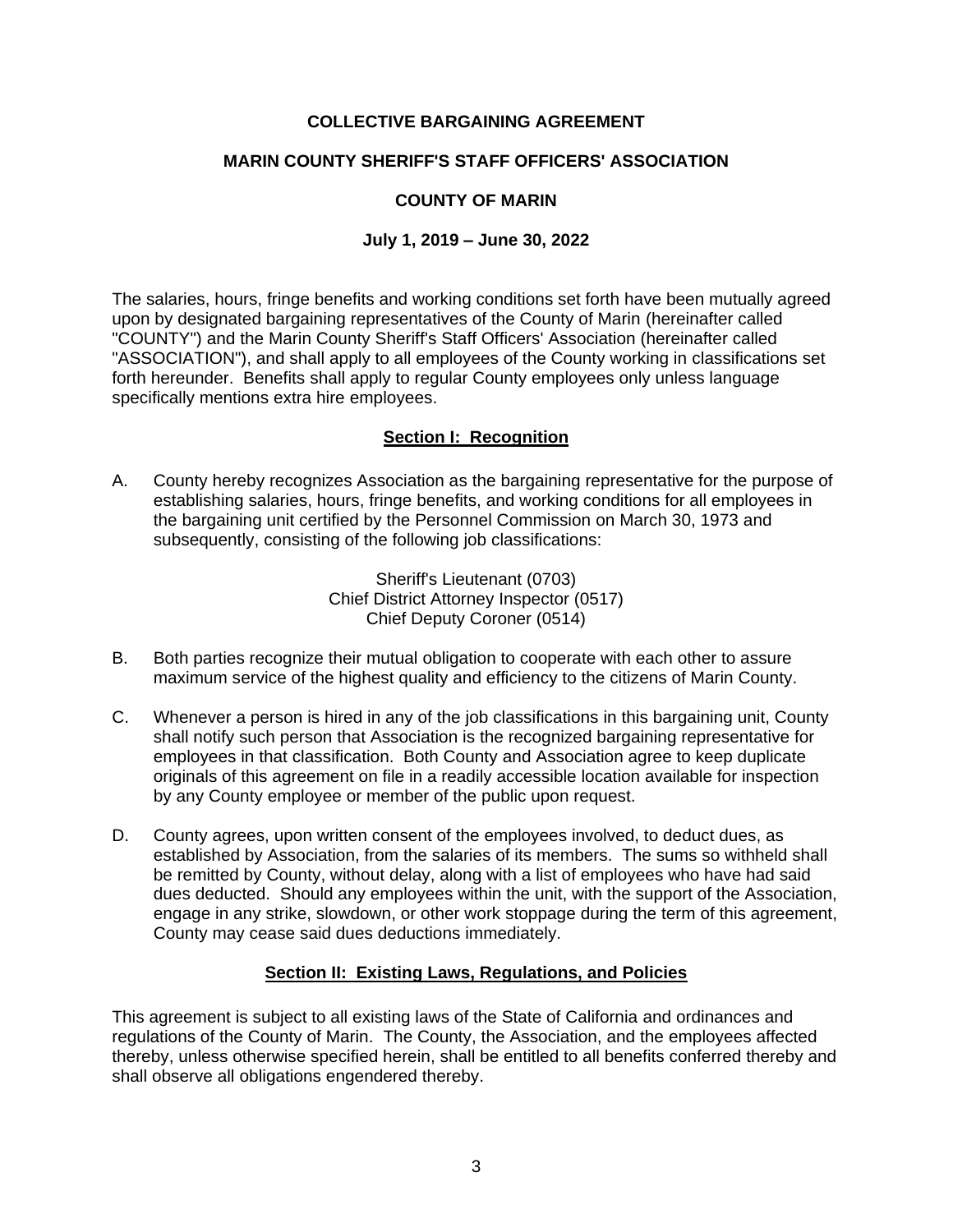## **Section III: Discrimination**

- <span id="page-4-0"></span>A. No member, official, or representative of Association, shall, in any way, suffer any type of discrimination in connection with continued employment, promotion, or otherwise, by virtue of membership in or representation of Association.
- B. The parties to this agreement agree that they shall not, in any manner, discriminate against any person whatsoever because of sex, race, color, ancestry, religious creed, national origin, physical or mental disability, medical condition, age, marital status, the taking of family and medical leave per the Family Medical Leave Act (FMLA) or pregnancy disability leave, sexual orientation, political opinions or affiliations, gender identity, and any other factor unrelated to job performance.

# **Section IV: Bargaining**

<span id="page-4-1"></span>In connection with contract negotiations, unless otherwise agreed, each bargaining committee will not exceed three (3) persons. Employee members of Association's bargaining committee will be extended the same privilege to participate in any meetings mutually called by the parties during the term of this agreement for review of contract compliance questions.

# **Section V: Notification**

<span id="page-4-2"></span>County shall provide Association with five (5) working days' notice prior to any final action by appropriate authority on any matter relating to salaries, hours, working conditions, and/or fringe benefits of employees included within this agreement.

# **Section VI: Hours of Work**

## <span id="page-4-4"></span><span id="page-4-3"></span>**A. Professional Status**

All employees in the unit have professional status. Overtime and compensatory time off shall not be paid, granted, accrued, or credited. All positions shall be classified as exempt from earning overtime and compensatory time except as provided for in Personnel Management Regulation (PMR) 41.17 and any modifications thereto.

#### <span id="page-4-5"></span>**B. Meals**

If a regular employee is required to work four (4) consecutive hours beyond regularlyscheduled work time and is unable to partake of a meal in the employee's customary fashion, County shall provide a reasonable meal, or in lieu thereof, the cost of the meal not in excess of the normal costs specified in Administrative Regulation No. 1 for each fourhour period worked outside the employee's regular working hours. The time necessary to consume such a meal shall be deemed time worked.

## <span id="page-4-6"></span>**C. Shift Differential**

Sheriff Department employees assigned to work any shift that begins after 6:00 p.m. shall be entitled to a 4% shift differential for any hours worked between 6:00 p.m. and 6:00 a.m. provided the employee works a minimum of four (4) hours during that listed time frame.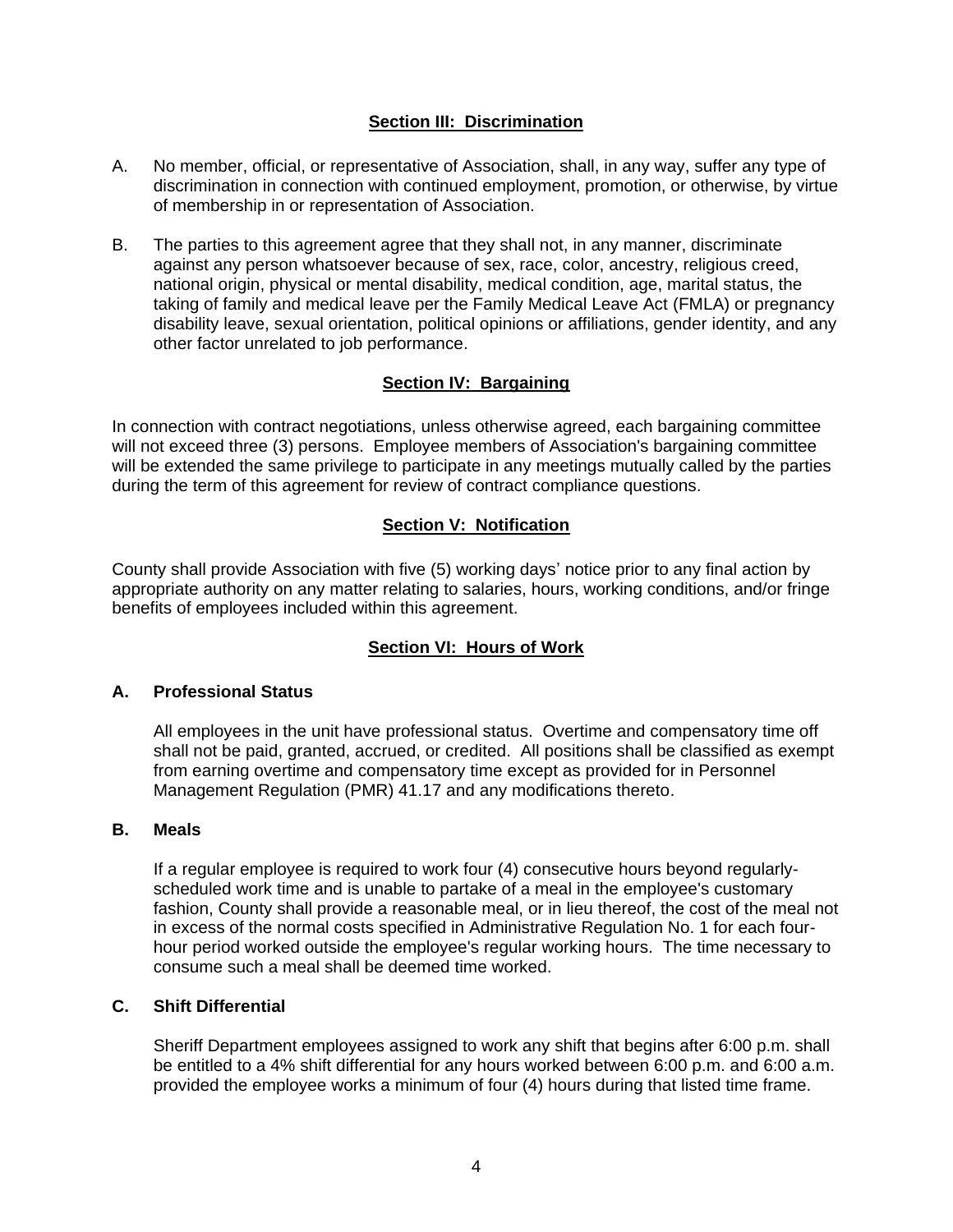Scheduling of alternate shifts that fall between 6:00 p.m. and 6:00 a.m. shall be at the sole discretion of the Sheriff.

## **Section VII: Administration**

- <span id="page-5-0"></span>A. Association may, by written notice to the Human Resources Director,, designate one of its members within the representation unit as shop steward. The shop steward shall be allowed four (4) hours per month to conduct Association activities. In all cases, the steward shall secure permission from the supervisors before leaving a work assignment. Such permission shall not be unreasonably withheld.
- B. Authorized representatives of Association shall be allowed to post Association notices on bulletin boards maintained on County premises.
- C. The steward may discuss with an employee their grievance or complaint; make inquiries in order to obtain relevant information related to grievances; assist employees in preparation for, or represent employees in, the appeal and review steps of the grievance procedure or in arbitration, attend meetings with supervisors or other management officials with respect to grievance adjustments; consultation or general discussion directly related to wages, hours, or working conditions, and matters mutually agreed upon; prepare for meetings mutually agreed to by the County and the Association to be scheduled for conferral or other purposes; and any other matters reasonably related to union business, by mutual agreement between the parties. When an employee representative is conducting business as defined above, the representative will request permission of his/her immediate supervisor in reasonable advance of any meeting, advising the supervisor of his/her destination and when he/she expects to return. Such request will be granted by the supervisor unless work processes require the presence of the employee at that time. Upon returning to his/her duty station, the employee representative will notify his/her supervisor. Upon arriving at the work place of an employee to be represented, the employee representative will normally be permitted to contact the employee. The represented employee also shall be required to request permission for time off in reasonable advance of any meeting. To the maximum extent possible, interviews between representatives and the employees will be held away from other employees and away from the public. If the employee representative is not permitted to contact the employee at the immediate time of arrival at the work place, the supervisor or designee, upon request, will advise the employee representative the reason why he/she cannot do so and the time the employee will be available. All Association activities shall be conducted in such a manner as not to disrupt the work activities of the employees involved.

## **Section VIII: Health and Safety**

<span id="page-5-1"></span>County shall comply with all applicable State and County safety regulations and shall furnish to employees, as needed, all safety equipment required therein, including a helmet. When required, in the opinion of the department head, or required by law, the following equipment and riot clothing will be issued, without charge to Sheriff's Department employees:

One (1) face shield for the helmet.

- One (1) jump suit with proper identification patches.
- One (1) pair of riot gloves.
- One (1) pair of riot boots.

One (1) turtle neck sweater.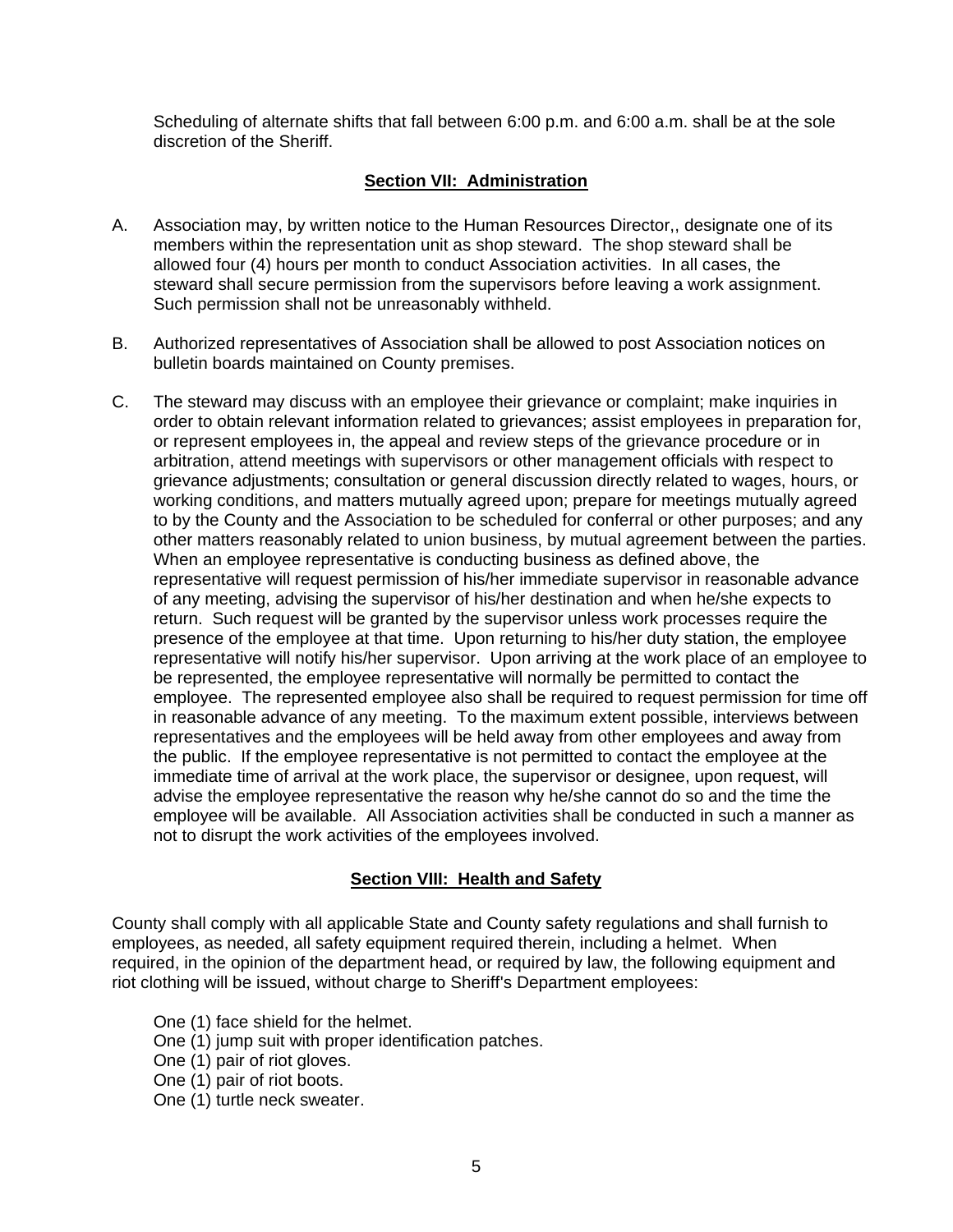## **Section IX: Equipment Provided**

<span id="page-6-0"></span>County shall provide all equipment it deems essential, or required by law, to complete assigned duties.

#### **Section X: Leaves of Absence**

#### <span id="page-6-2"></span><span id="page-6-1"></span>**A. Department Approval**

All leaves of absence without pay shall be subject to prior approval of the department head and in compliance with PMR 44 and any modifications thereto.

#### <span id="page-6-3"></span>**B. Rights Maintained**

Regular employees who are absent from duty on an authorized leave of absence shall not lose any rights accrued at the time that leave is granted.

#### <span id="page-6-4"></span>**C. Jury Duty**

Regular employees summoned for jury duty while on duty shall be deemed to be on special paid leave for the duration of their jury duty and shall receive their regular salary. Any amount received as jury fees for such service shall be waived or returned to the County. Regular employees may retain any expense reimbursement.

#### <span id="page-6-5"></span>**D. Promotional Examinations**

Regular employees shall be allowed special leave with pay during regular working hours to take merit system promotional examinations scheduled by the County of Marin.

#### <span id="page-6-6"></span>**E. Parental Leave**

Employees may use up to five days of vacation or sick leave when his/her child is born.

#### <span id="page-6-7"></span>**F. Management Leave**

The County will credit each full-time employee who is exempt under the Fair Labor Standards Act (FLSA) and not eligible for time-and-a-half overtime under this Agreement with 5 days of management leave every July  $1<sup>st</sup>$ , based on their assigned classification's scheduled hours.

Part- time employees in eligible job classes, and employees hired into eligible job classes after the effective date will be credited with a pro-rated amount of management leave. Employees newly appointed between July 1 and October 31 shall be credited with five (5) days of management leave for that fiscal year. Any such employee appointed between November 1 and February 28 shall be credited with two and a half (2-1/2) days of management leave for the balance of that fiscal year. Any such employee appointed between March 1 and May 31 shall be credited with one (1) day of management leave for the balance of that fiscal year. Any such employee appointed between June 1 and June 30 shall receive no management leave for that fiscal year. This pro-ration shall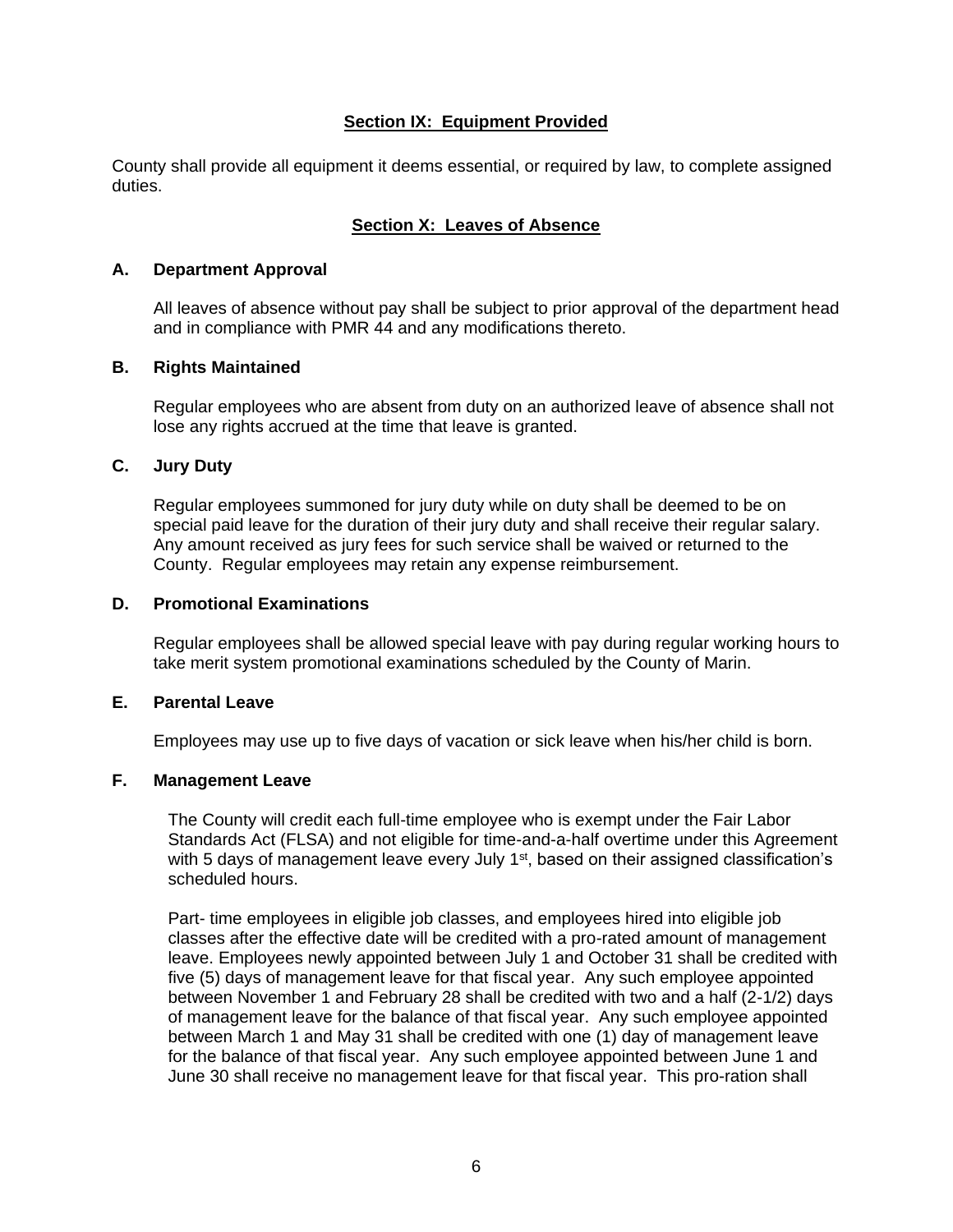also apply to employees who have returned from an approved leave of absence where they were in leave without pay status.

Management leave is credited to eligible employees as acknowledgement of the extra hours that management employees are required to work from time to time. Management leave is not a vested right nor compensation for services rendered and as such is not subject to payout upon separation from employment. Unused management leave will carry over from fiscal year to fiscal year as long as the incumbent is a regular-hire employee of the County.

# <span id="page-7-0"></span>**G. Personal Leave**

- 1. Five (5) workdays (40 hours) per year shall be deemed personal leave, which may be taken at any time during the year after accrual with the approval of the department head.
- 2. Each regular employee on the payroll as of July 1 shall be credited with five (5) personal leave days (40 hours) for that fiscal year.
- 3. Employees appointed prior to October 31 shall be credited with five (5) standard workdays (up to 40 hours) as personal leave days for that fiscal year. Employees appointed between November 1 and February 28 or February 29 shall be credited with 3.75 standard workdays (up to 30 hours) as personal leave days for that fiscal year. Employees appointed between March 1 and May 31 shall be credited with 2.5 standard workdays (up to 20 hours) as personal leave days for that fiscal year.
- 4. Personal leave days shall be taken in the fiscal year accrued and shall not accrue from one fiscal year to the next.
- 5. Upon termination, any unused personal leave days shall not be paid to the employee.

# **Section XI: Reinstatement Following Reduction in Force**

<span id="page-7-1"></span>The reduction in force and reappointment procedures between the County of Marin and Association are agreed to and established as follows:

## <span id="page-7-2"></span>**A. Order of Layoff.**

- 1. Layoffs and/or reduction in force shall be made by classification under an appointing authority. A classification is defined as a position or number of positions having the same title, job description, and salary. Extra hire employees shall be laid off before probationary employees and probationary employees shall be laid off before permanent employees in the affected classification. In effecting the preceding order, part-time permanent employees with more seniority can displace a full-time permanent employee. Employees in lower-level classes under filling the affected classification will be laid off first.
- 2. If two (2) or more employees within a classification have achieved permanent status, such employees will be laid off or reduced on the following basis: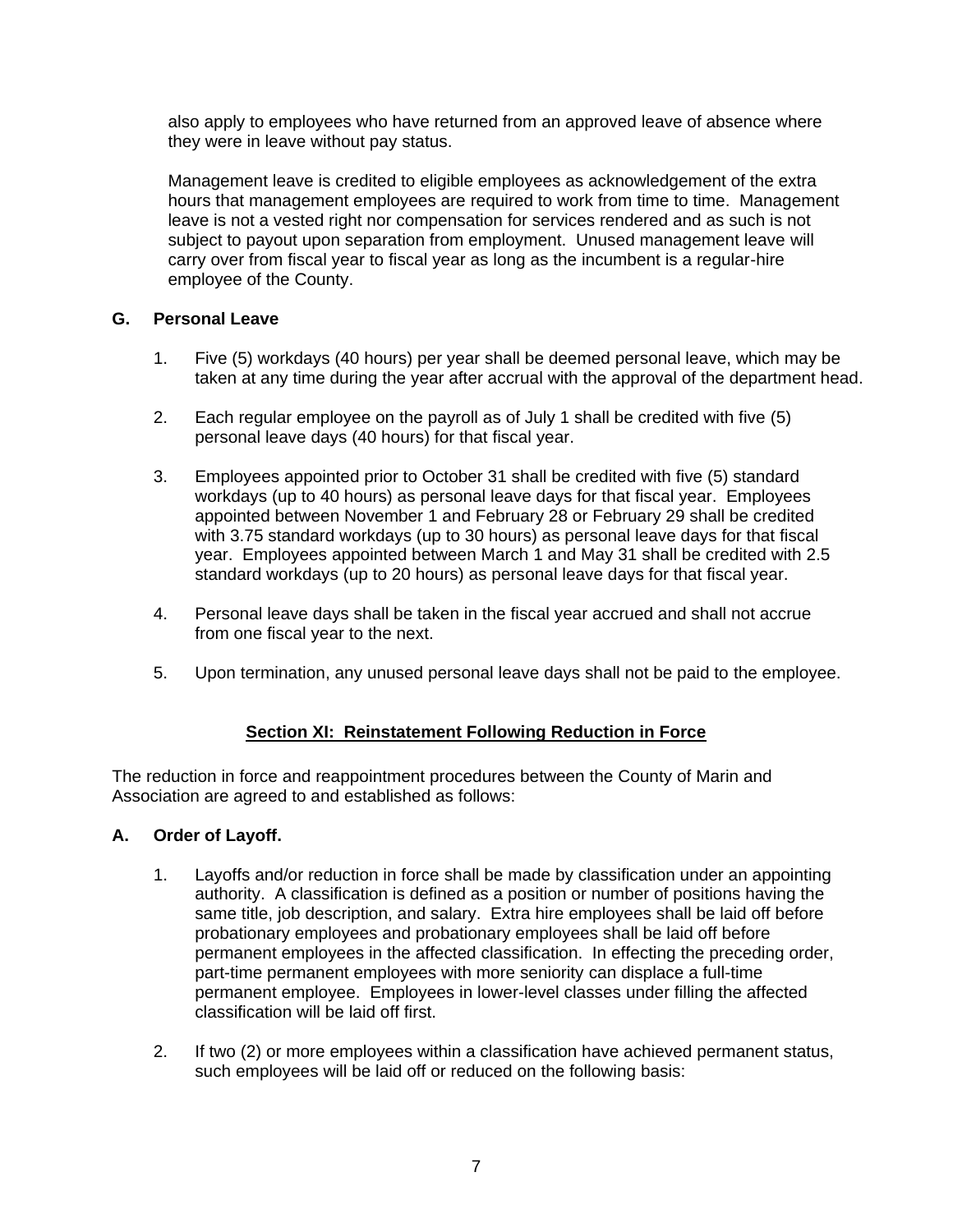- a) Seniority will be based on date of hire in the affected classification and will be determinative. Such seniority shall include time served in higher classification(s). The computation of seniority for part-time employees will be credited based on date of hire into the classification and full-time equivalency (FTE). Time spent on leave of absence without pay beyond 12 consecutive weeks will not count toward seniority.
- b) If the seniority of two (2) or more employees in the affected classification or higher classification(s) is equal, departmental seniority shall be determinative.
- c) If all of the above factors are equal, the date permanent status in County service is achieved shall be determinative.
- d) If all of the above are equal, date of certification for appointment shall be determinative.
- 3. The break in service of an employee who is reinstated pursuant to Section G shall not be counted as County service.

#### <span id="page-8-0"></span>**B. Exceptions**

Notwithstanding the foregoing, if the appointing authority determines that the public interest will not be served by application of the above criteria, the appointing authority may depart there from on the basis of a clearly demonstrable superiority in performance and/or qualifications. In such case, the appointing authority shall notify the employee to be laid off, in writing, specifying the basis for such determination in detail. The employee may have five (5) working days thereafter to appeal the determination to the Personnel Commission who shall hold a hearing within fifteen (15) days after receipt of the appeal and who shall thereafter make a decision within five (5) days and that decision shall be final.

## <span id="page-8-1"></span>**C. Bumping**

An employee designated to be laid off may bump into a class at the same salary level within the same department or into the next lower classification within the same department in which such employee has previously held status in such classification with the County. An employee who is bumped shall be laid off in the same manner as an employee whose position is abolished.

#### <span id="page-8-2"></span>**D. Transfer**

All efforts will be made by the County Department of Human Resources to transfer any employee who is to be affected by the reduction in force to another vacant position for which such employee may qualify. The length of eligibility for such transfer will be the period of notification provided in Section F but no longer than the effective date of such layoff or reduction.

#### <span id="page-8-3"></span>**E. Re-employment Following Reduction in Force**

1. Individuals who have been laid off or demoted shall be offered reappointment to the same classification in which they held status in the order of seniority in the classification. Individuals demoted in lieu of reduction in force shall be offered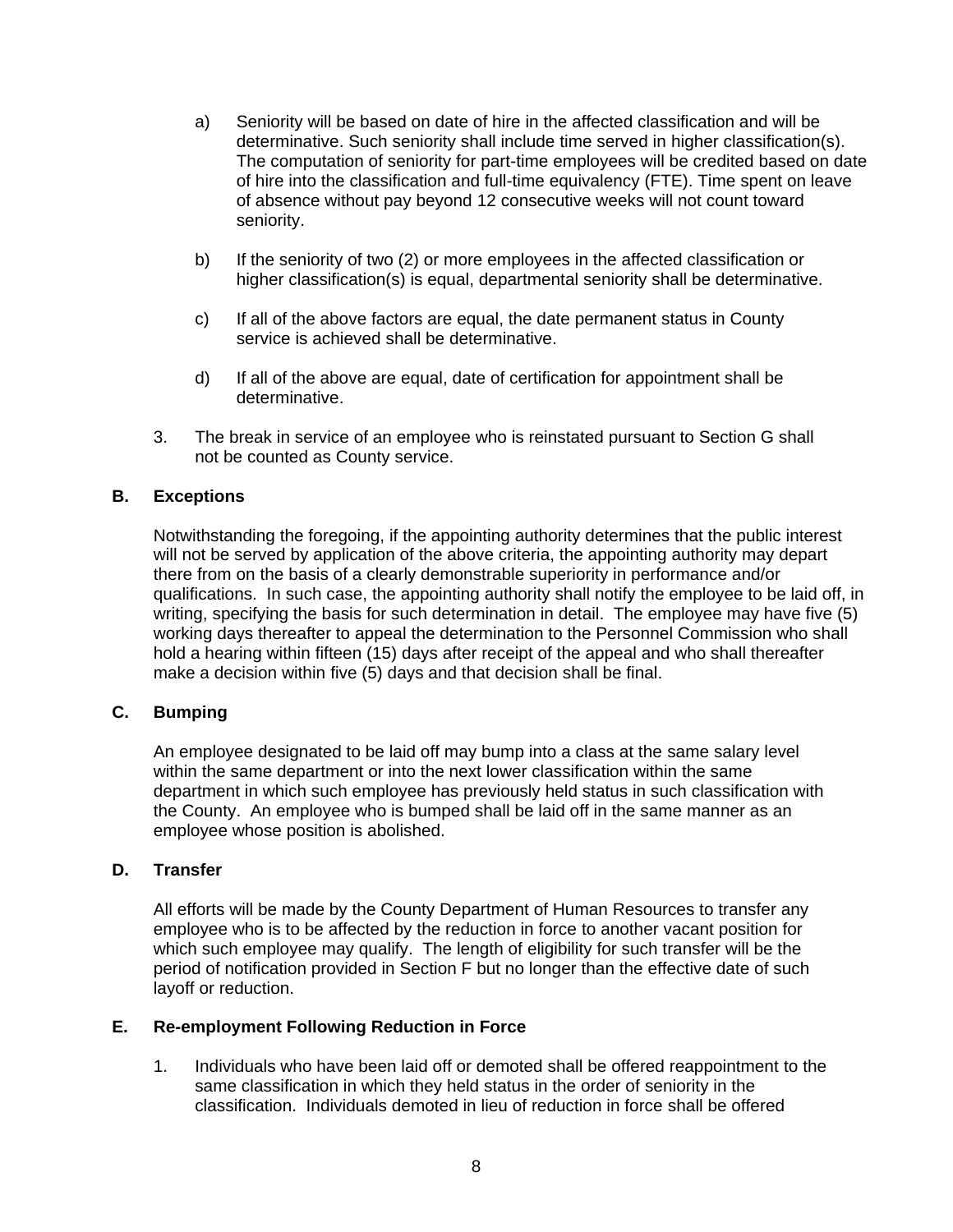restoration to the highest classes in which they held status and in which there is a vacancy prior to the appointment of individuals who have been laid off.

- 2. Each person who has been laid off or demoted in lieu of a layoff from a position the person held shall, in writing, be offered reappointment in the same classification in the same department should a vacancy occur in the classification within two (2) years after the layoff or demotion.
- 3. Should the person not accept the reappointment within seven (7) calendar days after the date of the offer, or should the person decline or be unable to begin work within two (2) weeks after the date of acceptance of the offer, the person shall be considered unavailable for employment, shall forfeit the right to re-employment, and be removed from the re-employment list.
- 4. Whenever a person is unavailable for re-employment, the next senior person who is eligible on the department re-employment list shall be offered re-employment in the same manner and under the same conditions as in Section E, Subsection 1.
- 5. Should there be no person on the department re-employment list eligible and available for re-employment, the position shall be filled by the countywide re-employment list for the same classification. The Department of Human Resources shall certify up to five (5) of the remaining eligible persons in order of seniority in the classification from the Countywide re-employment list for selection by the appointing authority. The Countywide re-employment list shall consist of the names of all individuals laid off or demoted in order of seniority by classification irrespective of department.
- 6. Persons selected from the countywide re-employment list shall have their names removed from the department re-employment list for classification in which they were reemployed. Should there be no persons on the re-employment list eligible or available for re-employment, vacancies shall be filled from an appropriate eligibility list.
- 7. Employees re-appointed to the same department under the provision above will not be required to complete a new probationary period if they had previously held permanent status in the classification. Employees re-appointed to a new department following a reduction in force shall be required to complete a new probationary period in the new department. Employees who have not completed their probationary period shall serve the remainder of the probationary period upon reappointment. Periodic increase dates shall be controlled by PMR 48 and any modifications thereto.
- 8. Employees restored to previously held positions shall be deemed to have returned from a leave of absence for the purpose of all rights and benefits legally permissible.

## <span id="page-9-0"></span>**F. Notice to Employees and Recognized Employee Organizations.**

Regular employees designated for layoff or demotion shall be notified in writing at least four (4) calendar weeks prior to the anticipated date of termination or demotion. The Association shall also be so notified.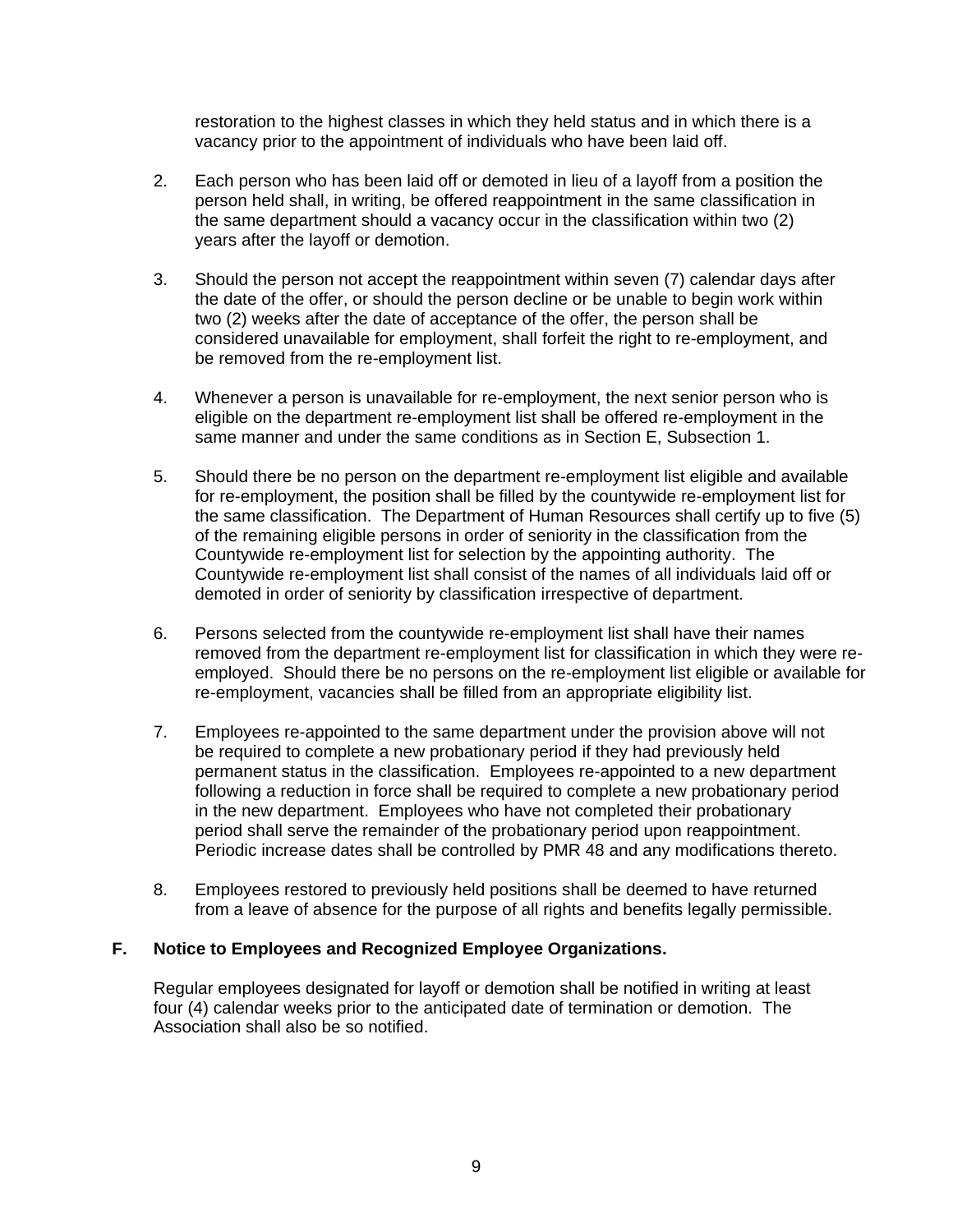## **Section XII: Vacations**

## <span id="page-10-1"></span><span id="page-10-0"></span>**A. Accrual**

Each regular employee shall be entitled to annual vacation credit on the basis of regular hours worked in continuous service in accordance with the following schedule:

Vacation accrual rate shall be accordance with the following schedule.

| <b>Months of Service</b>                   | <b>Max Days per Year</b> |
|--------------------------------------------|--------------------------|
| 0 through 108 months                       | 15 days                  |
| More than 108 months<br>through 228 months | 20 days                  |
| More than 228 months<br>through 348 months | 25 days                  |
| More than 348                              | 30 days                  |

#### <span id="page-10-2"></span>**B. Accumulation**

Effective July 7, 2002, accumulated unused vacation shall not exceed 360 hours (45 working days) per employee.

#### <span id="page-10-3"></span>**C. Vacation After Six Months**

If convenient, the department head shall authorize vacations up to the number of hours actually accrued after six (6) months (1,040 hours) of continuous employment.

#### <span id="page-10-4"></span>**D. Holiday and Sickness During Vacation**

When a holiday falls within an employee's vacation period, one additional day of vacation shall be granted. If an employee becomes ill while on vacation, the time of actual illness may be charged against accumulated sick leave, subject to sick leave requirements.

#### <span id="page-10-5"></span>**E. Vacation Payment at Termination**

A person who resigns, retires, is laid off, or discharged, and who has earned vacation time to their credit, shall be paid for the vacation as of the effective date of the termination, except that no payment shall be made to any employee who has been employed less than six (6) consecutive months (1,040 regular hours).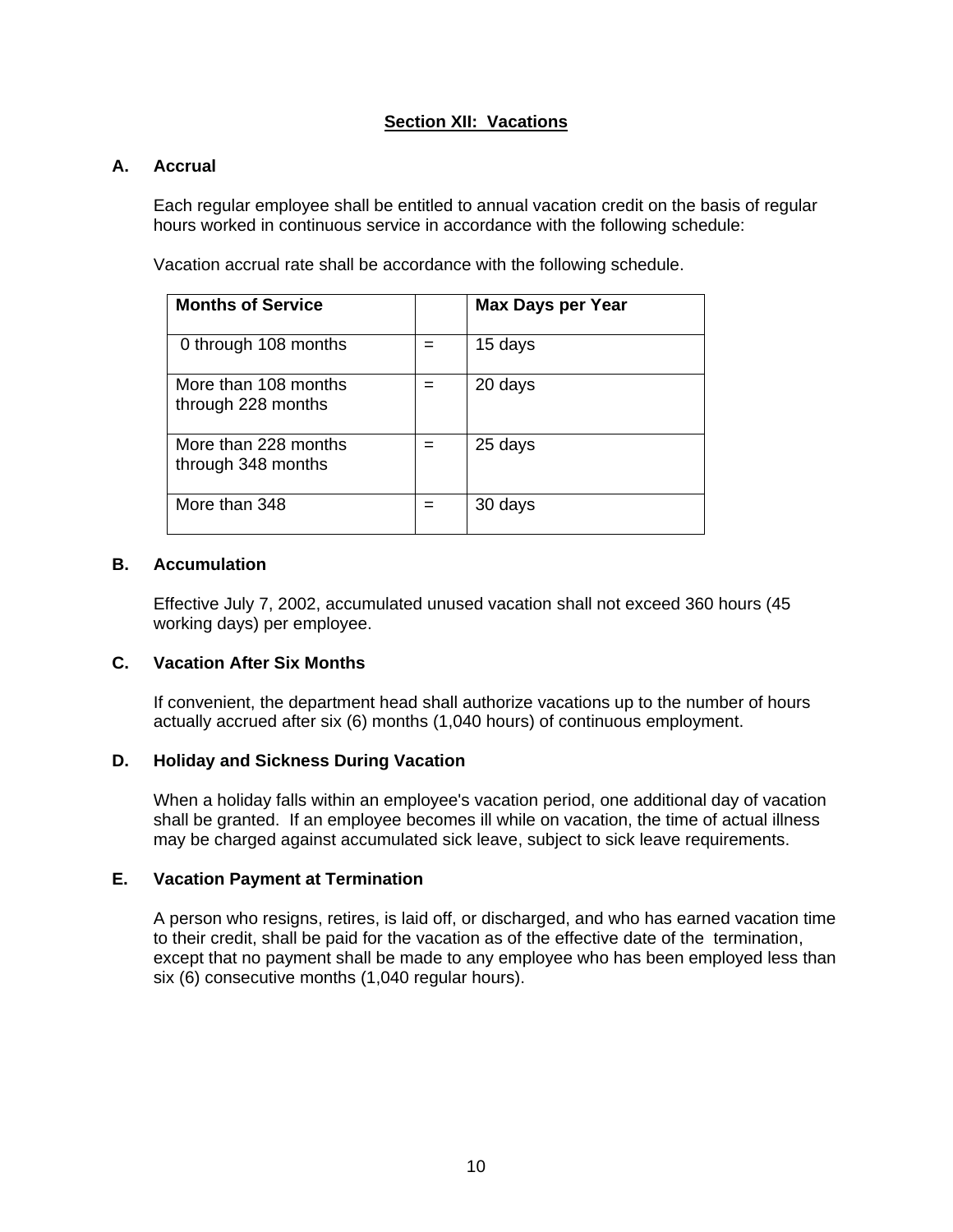# **Section XIII: Sick Leave**

# <span id="page-11-1"></span><span id="page-11-0"></span>**A. General**

- 1. Each regular, full-time employee's sick leave shall be accrued at the hourly rate of 0.462.
- 2. Unused sick leave shall be accumulated without limit.
- 3. Sick leave with pay up to the total number of working days accumulated shall be granted by the department head in case of bona fide illness or injury of the employee. The department head, whenever such is reasonable, may require a physician's certificate or other evidence in order for the employee to continue sick leave or as a requirement of returning to work.

#### <span id="page-11-2"></span>**B. Bereavement**

Leave with pay up to five (5) consecutive working days (40 regular hours) shall be granted by the department head in case of death of mother, father, spouse, registered domestic partner, sister, brother, son or daughter of a regular employee. Bereavement leave in the case of death of other persons may be granted only upon approval of the County Administrator. Such leave shall be charged against accumulated sick leave.

#### <span id="page-11-3"></span>**C. Exceptions**

Sick leave with pay shall not be granted for any illness or injury attributable to an outside occupation for which workers' compensation benefits are available and engagement therein has not been authorized.

#### <span id="page-11-4"></span>**D. Industrial Accidents**

In cases of work-related illness or injury, the employee shall receive full pay for a period not to exceed one (1) year (in accordance with Section 4850 Labor Code) without charge against sick leave provided the County determines that

- 1. The illness or injury is, in fact, work related.
- 2. Time off work is warranted and certified by a medical practitioner.
- 3. The duration of time off work is warranted and certified by a medical practitioner.

If the work related disability continues beyond the one-year period, accumulated sick leave shall be applied to time off work in a proportionate amount which, when added to workers compensation benefits, will provide total compensation equal to the employee's regular wage or salary. Upon exhaustion of accumulated sick leave, accrued vacation time may be applied in the same manner. Compensation shall continue until the employee returns to work, all accruals are exhausted, or it is medically determined that there is a permanent disability that precludes return to regular duties, whichever comes first.

County and Association agree that the maintenance of the employee's physical health is a basic component of satisfactory work performance, that an ongoing program of medical examination and review of physical condition as it relates directly to performance of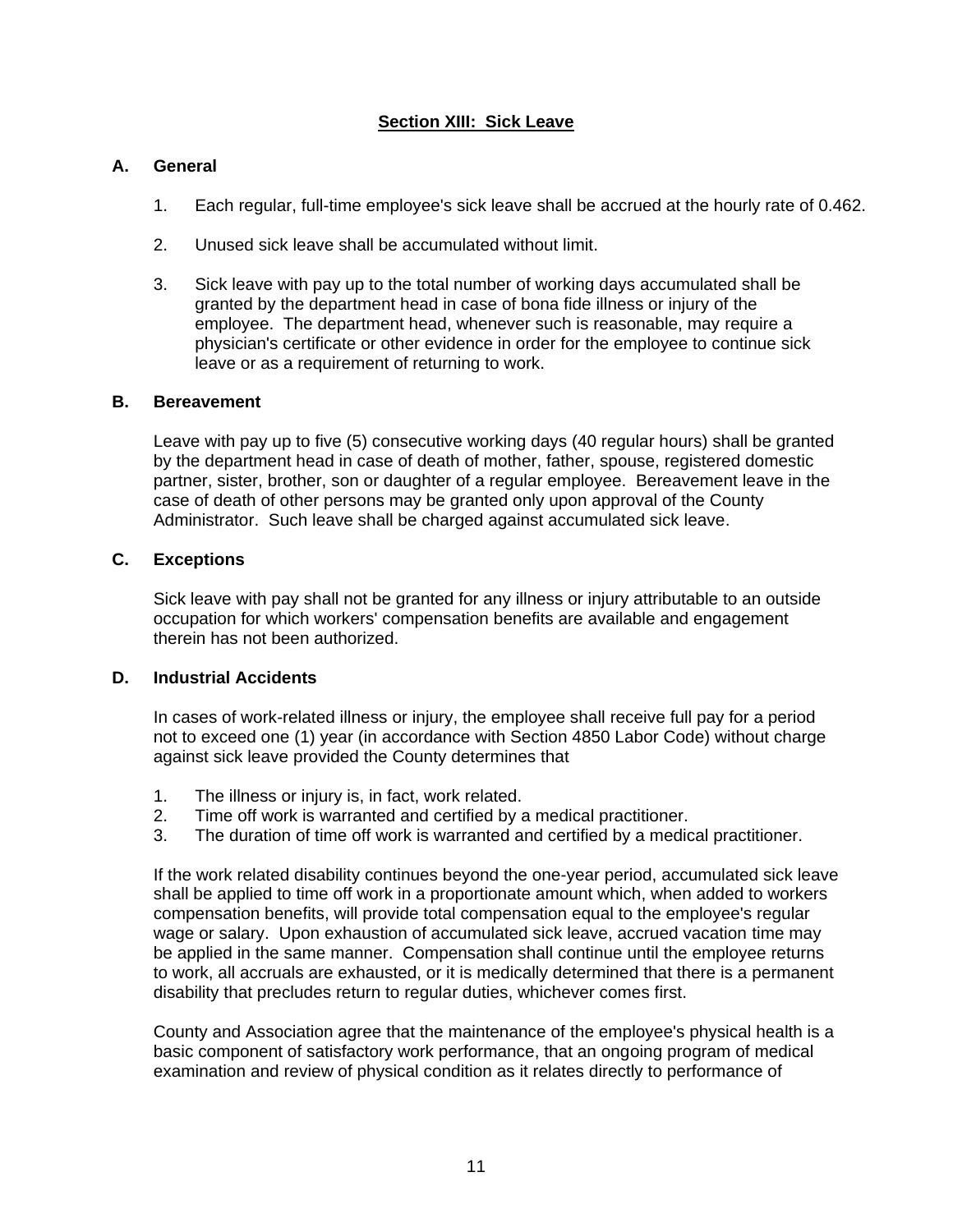assigned duties will be developed, and that the parties shall meet and confer on the implementation of this program during the term of this agreement.

## <span id="page-12-0"></span>**E. Family Care**

Leave with pay up to six (6) working days shall be granted by the department head for an employee who must care for a son, daughter, spouse, or registered domestic partner. Such leave shall be charged against accumulated sick leave.

## <span id="page-12-1"></span>**F. Catastrophic Leave**

Regular employees, meeting all County requirements, shall be eligible for the County of Marin Catastrophic Leave Donation Plan in accordance with PMR 44 and any modifications thereto.

## **Section XIV: Holidays**

## <span id="page-12-3"></span><span id="page-12-2"></span>**A. List of Holidays**

Effective July 1, 2005, holidays will be paid at straight time. Regular employees shall be entitled to the following holidays with pay:

- 1. The first (1st) day of January.
- 2. The twelfth (12th) day of February.
- 3. The third (3rd) Monday of February.
- 4. The last Monday of May.
- 5. The fourth (4th) day of July.
- 6. The first (1st) Monday of September.
- 7. The ninth (9th) day of September.
- 8. Veterans' Day.
- 9. Thanksgiving Day.
- 10. The Friday immediately following Thanksgiving Day.
- 11. December 25.
- 12. Martin Luther King Day.
- 13. Every day appointed by the President of the United States or the Governor of the State of California for a public fast, thanksgiving, or holiday approved by the Board of Supervisors.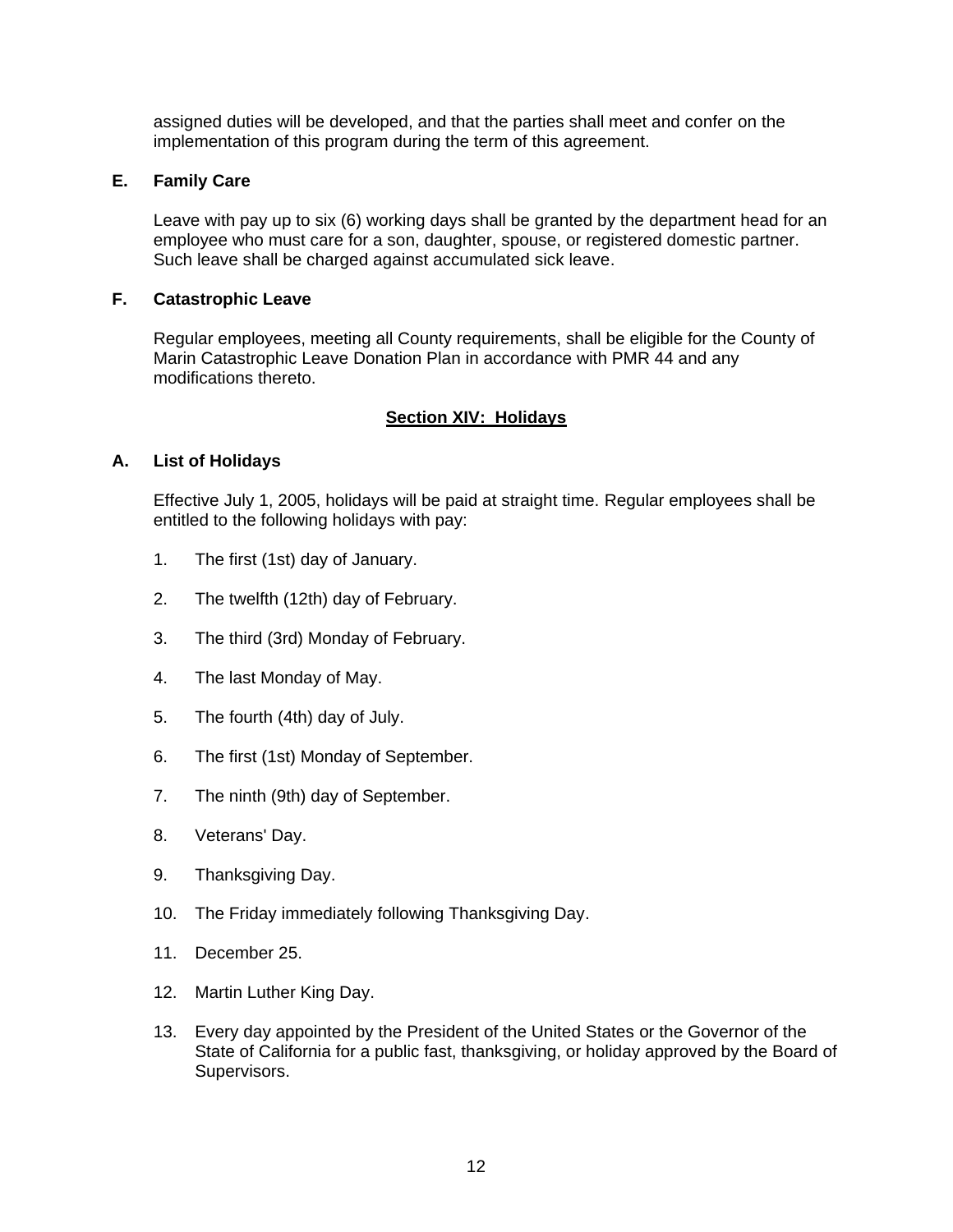# <span id="page-13-0"></span>**B. Eligibility**

To be eligible for the holiday pay, employees must be in paid status on both the day before and the day after the holiday.

## <span id="page-13-1"></span>**C. Holidays Falling on Saturday or Sunday**

When a holiday falls on a Saturday or Sunday, the Friday preceding a Saturday holiday or a Monday following a Sunday holiday shall be deemed to be a holiday in lieu of the day observed. For an employee who does not work a Monday-through-Friday schedule, the day immediately following his/her two (2) days off shall be deemed to be a holiday in lieu of the day observed.

#### <span id="page-13-2"></span>**D. December 24 and 31**

December 24 and 31 shall be observed as half-day (four hours) holiday if those dates fall on a work day of an employee who is scheduled to work Monday through Friday with regular days off on Saturday and Sunday.

## <span id="page-13-3"></span>**E. Equitable Treatment**

Regardless of days worked or days off, each employee is entitled to the same number of paid holidays during the year as would be earned by an employee whose work week extends from Monday through Friday and whose regular days off are Saturday and Sunday. This section is provided with the intent of assuring equitable treatment for all employees.

## <span id="page-13-4"></span>**F. Floating Holidays.**

- 1. Two (2) workdays (16 hours) per year shall be deemed floating holidays, which may be taken at any time during the year after accrual with the approval of the department head.
- 2. Each regular employee on the payroll as of July 1 shall be credited with two (2) floating holidays (16 hours) for that fiscal year.
- 3. Employees appointed prior to October 31 shall be credited with two (2) standard workdays (up to 16 hours) as floating holidays for that fiscal year. Employees appointed between November 1 and February 28 (of February 29 in the case of a leap year) shall be credited with one and one half (1.5) standard workdays (up to 12 hours) as floating holidays for that fiscal year. Employees appointed between March 1 and May 31 shall be credited with 1 (one) standard workday (up to 8 hours) as a floating holiday for that fiscal year.
- 4. Floating holidays shall be taken in the fiscal year accrued and shall not accrue from one fiscal year to the next.
- 5. Upon termination, an unused floating holiday shall be paid at a straight-time base rate.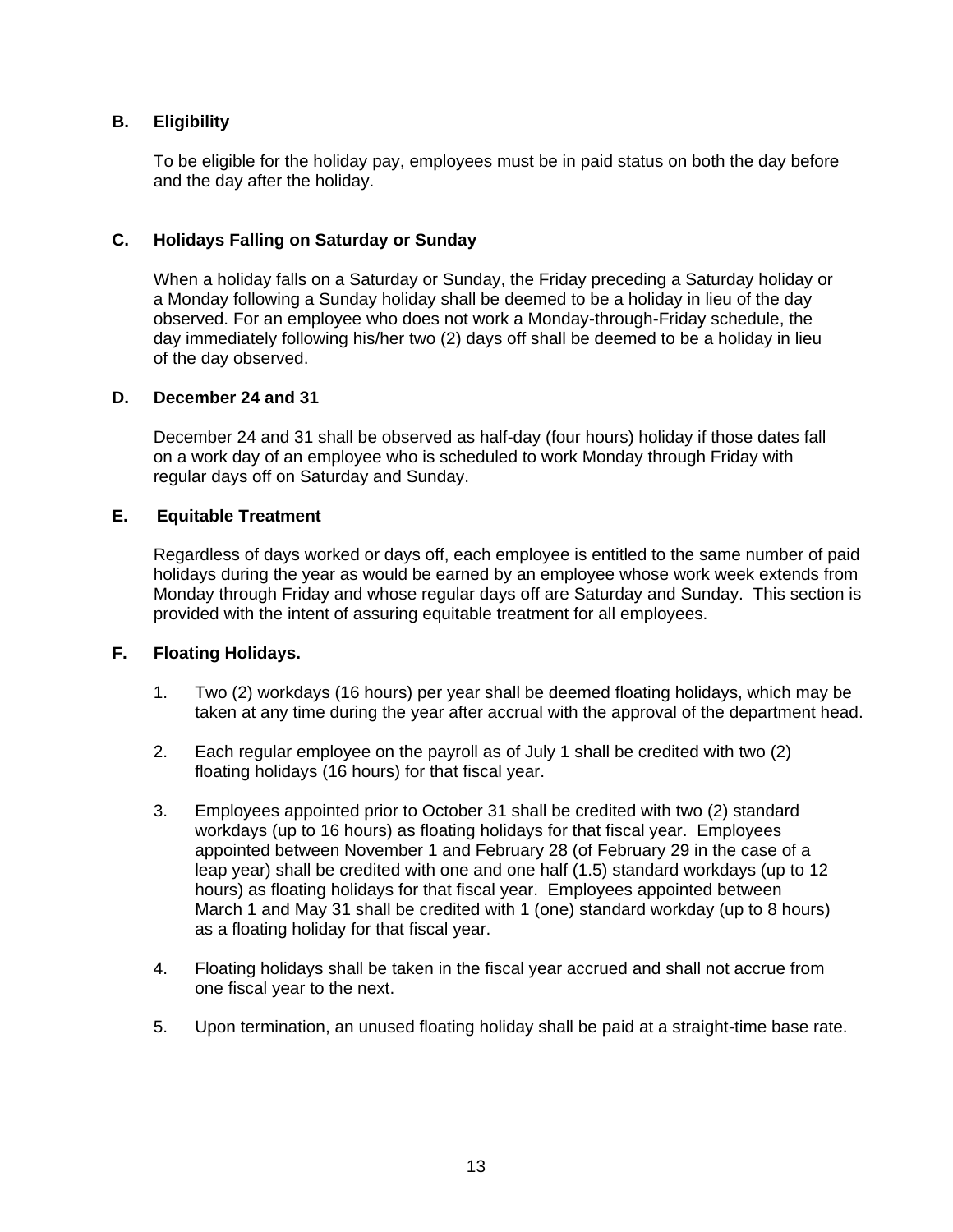## **Section XV: Uniforms**

<span id="page-14-0"></span>The County shall, at the end of each calendar quarter, pay \$230.00 (\$920.00 annually) as uniform allowance to each officer employed on the date of payment and who is required to maintain a uniform.

#### **Section XVI: Mileage**

<span id="page-14-1"></span>An employee who is authorized by the department head to use a private automobile in the performance of the employee's duties shall be paid for the job-related mileage driven at the Internal Revenue Service reimbursement rate established annually.

#### **Section XVII: Benefits**

#### <span id="page-14-3"></span><span id="page-14-2"></span>**A. Benefit Package Paid by County**

The County provides a fringe benefits package described below. Unless expressly stated, all benefits listed in this article are prorated based upon the employee's regular hire FTE. Hours worked as a contingent hire (i.e., Extra Hire) employee, and/or hours worked in excess of a part-time regular hire FTE, and/or overtime hours do not count toward the accrual of benefits.

 Regular hire employees enrolled in a County medical plan shall receive bi-weekly fringe benefit payments in calendar year 2019 as follows:

| <b>Employee Only</b> | Employee +1<br>Dependent | Employee + Family |
|----------------------|--------------------------|-------------------|
| \$514.60             | \$614.66                 | \$824.26          |

Effective December 2019, December 2020, and December 2021, in the pay period in which there will be an increase in health insurance premiums, the County will increase the bi-weekly fringe benefit package in an amount equivalent to zero to five percent (0% to 5.0%) based on the Kaiser Silver premium increase (or the premium increase to the County's lowest cost HMO at that time) to benefited employees at the employee plus one (1) and employee plus family benefit levels.

Effective the first full pay period in July 2018, an employee who is enrolled in County health benefits and receives any form of cash back shall only receive up to a maximum of onehundred (\$100) dollars per pay period.

Elimination of Cash Back for New Hires and Employees Not Receiving Cash Back as of July 1, 2018: Effective July 1, 2018, there will be no cash back of any remaining unused amount of an employee's bi-weekly fringe benefit package for employees hired on or after July 1, 2018 and for employees who do not receive cash back as of July 1, 2018.

Effective July 28, 2019, employees who change their benefits in such a way that reduces/eliminates cash back will not be eligible for cash back in the future.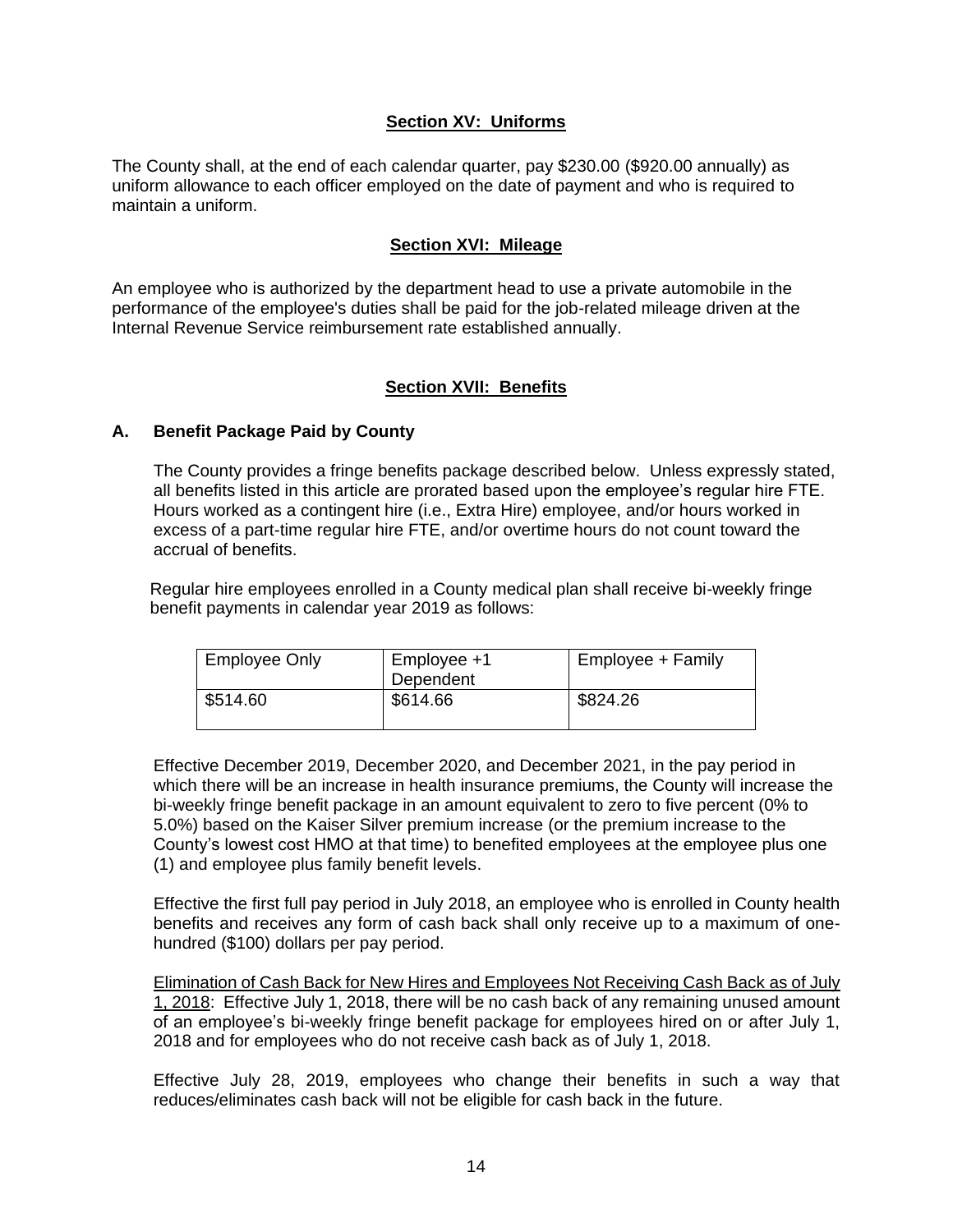## **Hold Harmless**

Effective the last full pay period before the expiration of the 2019-2022 agreement, the County will eliminate Hold Harmless monies for all represented employees.

#### <span id="page-15-0"></span>**B. Waiver of Participation**

Any employee covered by this agreement may make written application to the Human Resources Director for waiver of required participation in a County medical plan if said employee provides acceptable proof of equivalent coverage in a group plan through other sources. An employee who waives participation under this section shall use the fringe benefit package to pay for mandated benefits plus the employee will receive up to an additional \$100.00 per pay period as cash back.

#### <span id="page-15-1"></span>**C. Meet and Confer**

The County agrees to meet and confer with Association in connection with negotiations, bid invitations, or changes in coverage of applicable medical, dental, life, and long-term disability insurance programs.

#### <span id="page-15-2"></span>**D. Fair and Sound Distribution**

The County and the Association agree that the agreed-to changes in the medical, dental, life, retirement, and supplemental benefits resolves any question of fair distribution of benefits between employees of different benefit levels and coverage and that this package represents a sound contribution to the fringe benefit coverage of all County employees represented by the bargaining unit that is a party to this Agreement.

#### <span id="page-15-3"></span>**E. Ordinances, Resolutions, and County Code.**

Existing practices and/or benefits provided by ordinance or resolution of the Board of Supervisors, or as provided in the Marin County Code and which are referred to in the Agreement, shall be provided in accordance with the terms of the Agreement.

#### <span id="page-15-4"></span>**F. Good Faith**

It is the intent of the parties that ordinances, resolutions, rules, and regulations enacted pursuant to this Agreement and Addendum thereto be administered and observed in good faith.

#### <span id="page-15-5"></span>**G. Requirement to Meet and Confer**

Although nothing in this Agreement shall preclude the parties from mutually agreeing to meet and confer on any subject within the scope of representation during the term of this Agreement, it is understood and agreed that neither party may require the other party to meet and confer on any subject matter covered herein or with respect to any other matter within the scope of representation during the term of this Agreement.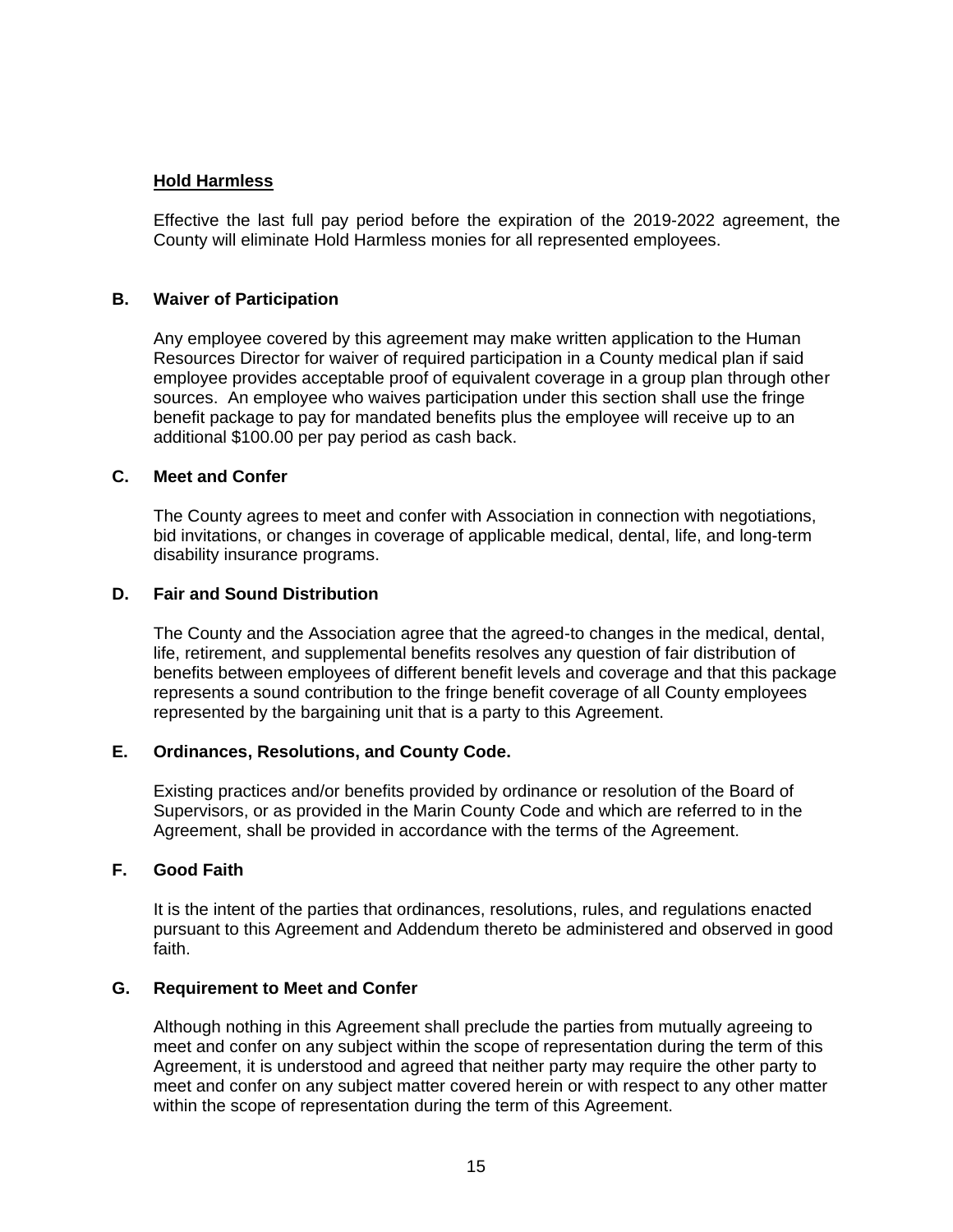## <span id="page-16-0"></span>**H. Congressional Legislation**

It is agreed that should, during the term of this Agreement, Congress pass legislation that has an impact on health care benefits, the Association and the County shall meet and confer on the impact of said legislation on the benefits package.

## <span id="page-16-1"></span>**I. Vision Service Plan**

All members of this unit are required to participate in the Vision Service Plan. Coverage for dependents is optional.

# <span id="page-16-2"></span>**J. Supplemental Life Insurance**

All members of this unit are eligible for double supplemental life insurance.

# <span id="page-16-3"></span>**K. Domestic Partners**

The County agrees to offer medical, dental, and vision insurance for registered domestic partners and the children of registered domestic partners.

# <span id="page-16-4"></span>**L. Medical Reimbursement Account and Long-Term Care Insurance**

Members are eligible to participate in the Dependent Care Assistance Medical Reimbursement Account (MRA) and Long-Term Care Insurance programs.

## <span id="page-16-5"></span>**M. Retirement Enhancements**

Effective July 7, 2002: 3% @ 55 retirement formula for current bargaining unit employees. The parties agree to utilize 7.28% as the present actuarial value of the increased cost for the 3% at 55 retirement enhancement. The parties further agree that eligible bargaining unit employees will share in that cost increase by contributing 50% of the 7.28% increase or 3.64%.

The parties are implementing this section in accordance with Section 31678.2 of the California Government Code. In accordance with this Section, members shall pay the 3.64% as part of the contribution by the employer that would have been required if Section 31664.2 (3% at 55 enabling legislation) had been in effect during the period of time for which this benefit is effective, i.e., going forward and backward.

This Agreement shall only be applicable to members who retire on or after the effective date of the resolution implementing this section of the Agreement, or July 7, 2002.

Effective July 3, 2005: 3% @ 50 retirement formula for current bargaining unit employees. The parties agree to utilize 5.2% as the actuarial value of the increased cost for the 3% at 50 retirement enhancement. The parties further agree that eligible bargaining unit employees will share in that cost increase by contributing 50% of the 5.2% increase or 2.6%. The parties are implementing this section in accordance with Section 31678.2 of the California Government Code. In accordance with this Section, members shall pay the 2.6% as part of the contribution by the employer that would have been required if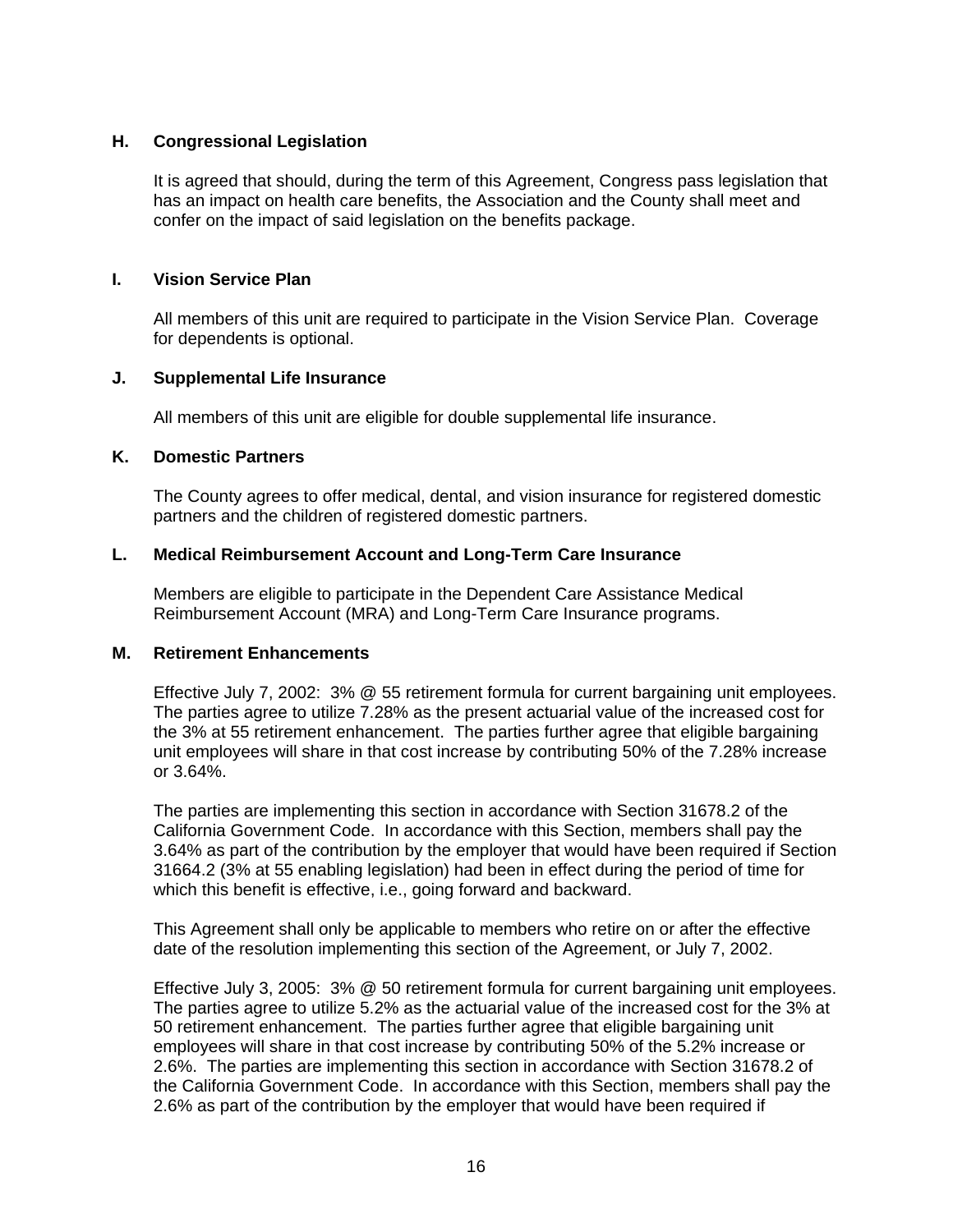Section 31664.1 (3% at 50 enabling legislation) had been in effect during the period of time for which this benefit is effective, i.e., going forward and backward.

This agreement shall only be applicable to members who retire on or after the effective date of the resolution implementing this section of the Agreement, or July 3, 2005.

## <span id="page-17-0"></span>**N. Teamsters Local Union 856, Health and Welfare Trust**

For the term of July 1, 2018 through June 30, 2021 Agreement, the County of Marin ("County") agrees to participate in the Teamsters Local Union No. 856 Health and Welfare Trust ("Teamsters Trust") for the sole purpose of offering to its employees the Teamsters Trust's Anthem Preferred Provider Organization plan ("Anthem PPO" or "Teamsters Plan"). The County's participation will be effective the plan year beginning January 1, 2019. All terms herein are conditioned upon the County and the Teamsters Trust entering into a contract no later than August 17, 2018, for participation in the Anthem PPO, which shall be accomplished through reasonable, good-faith negotiation.

#### Future Renewals

Upon the County's receipt of the renewals for its health plans for subsequent plan years (e.g., the Teamsters Trust Anthem PPO Plan ("Teamsters Plan"), Kaiser Permanente ("KP"), and Western Health Advantage ("WHA")<sup>1</sup>, if the Teamsters Plan's required renewal premium rates exceed each of the competing carriers (e.g., KP and WHA) renewal rates by more than 15.0%, the Teamsters Plan will be automatically discontinued as an offering to all County of Marin participants as of January 1<sup>st</sup> of the immediately following calendar year. The calculation to determine the total cost of each plan will be:

(Employee only total enrollment x health plan employee only monthly rate) + (Employee+1 total enrollment x health plan employee + 1 monthly rate) + (Employee+family total enrollment x health plan employee + family monthly rate) = Plan cost

To eliminate enrollment (i.e., rate tier) differences, the same enrollment figures will be used for all Plans. The County's total combined enrollment in its health plans (e.g., Teamsters Plan, WHA and KP), excluding Medicare, will be used in calculating the aggregate rate difference for the Teamsters Plan compared to the competing plans (e.g., WHA and KP). To isolate the true sustainability aspect of the plans, the total premium rates will be used for this calculation.

**CALCULATION**: All of the County's health plans will have their total combined enrollment multiplied by each health plan's renewal rates. For Kaiser, the comparison will be to its highest cost plan (e.g., Plan L). If the Teamsters Plan renewal's monthly premium is the highest by more than 15.0%, the County will discontinue offering the Teamsters PPO plan to County of Marin participants effective January 1<sup>st</sup> of the immediately following calendar year

 $1$  These plans are named for comparison purposes only. Should the County offer health plans that differ from the ones listed, the 15% figure will be based upon the rates of the health plans the County intends to offer. Naming of the plans is illustrative only of the current make-up of the County health plans and is not intended to be deemed as having been bargained.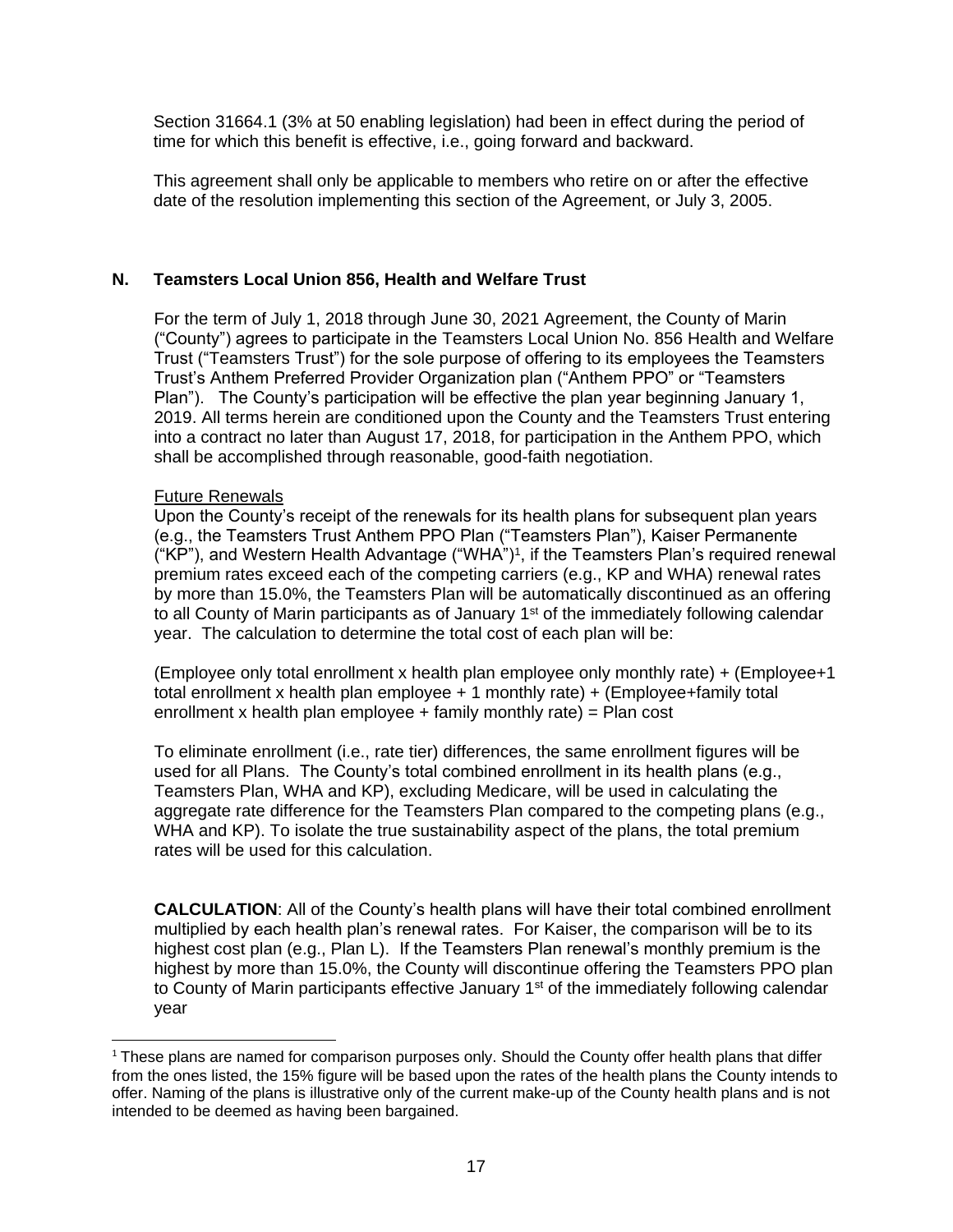# **ILLUSTRATIVE EXAMPLE OF THE CALCULATION:**

## **Enrollment:**

|                                                                              | Employee only | Employee + 1 | Employee +<br>family |
|------------------------------------------------------------------------------|---------------|--------------|----------------------|
| <b>Teamsters Plan</b>                                                        | 250           | 250          | 50                   |
| <b>WHA</b>                                                                   | 50            | 20           | 10                   |
| Kaiser (combined<br>Plan L and Plan<br>S, excluding<br>Medicare<br>retirees) | 1200          | 500          | 500                  |
| <b>Total Enrollment</b>                                                      | 1500          | 770          | 560                  |

## **Illustrative Monthly Rates:**

|                 | Employee only | $Employee + 1$ | Employee +<br>family |
|-----------------|---------------|----------------|----------------------|
| Teamsters Plan  | \$745         | \$1490         | \$2085               |
| <b>WHA</b>      | \$780         | \$1560         | \$2080               |
| Kaiser (Plan L) | \$790         | \$1580         | \$2100               |

## CALCULATION:

To calculate the comparative costs, multiply the above rates by the above total enrollment:

(Employee only total enrollment x health plan employee only monthly rate) + (Employee+1 total enrollment x health plan employee + 1 monthly rate) + (Employee+family total enrollment x health plan employee + family monthly rate)  $=$  Plan cost

Teamsters PPO: \$3,432,400 (lowest cost of the 3, excluding the lower cost KP Plan, Plan S) Western Health Advantage: \$3,536,000 (+3.0%) Kaiser Permanente Plan L: \$3,577,600 (+4.2%)

ILLUSTRATIVE RESULT: Based on the above illustrative example, the Teamsters PPO plan is less than the most expensive plan (Kaiser Plan L) by approximately 4% and the County would not exercise its right to automatically cease participation in the Teamsters Plan.

#### <span id="page-18-0"></span>**Section XVIII: Peace Officer Standards and Training (P.O.S.T.) Certificate and Educational Incentive Programs**

This section applies to employees in the following classifications:

Sheriff's Lieutenant Chief District Attorney Inspector Chief Deputy Coroner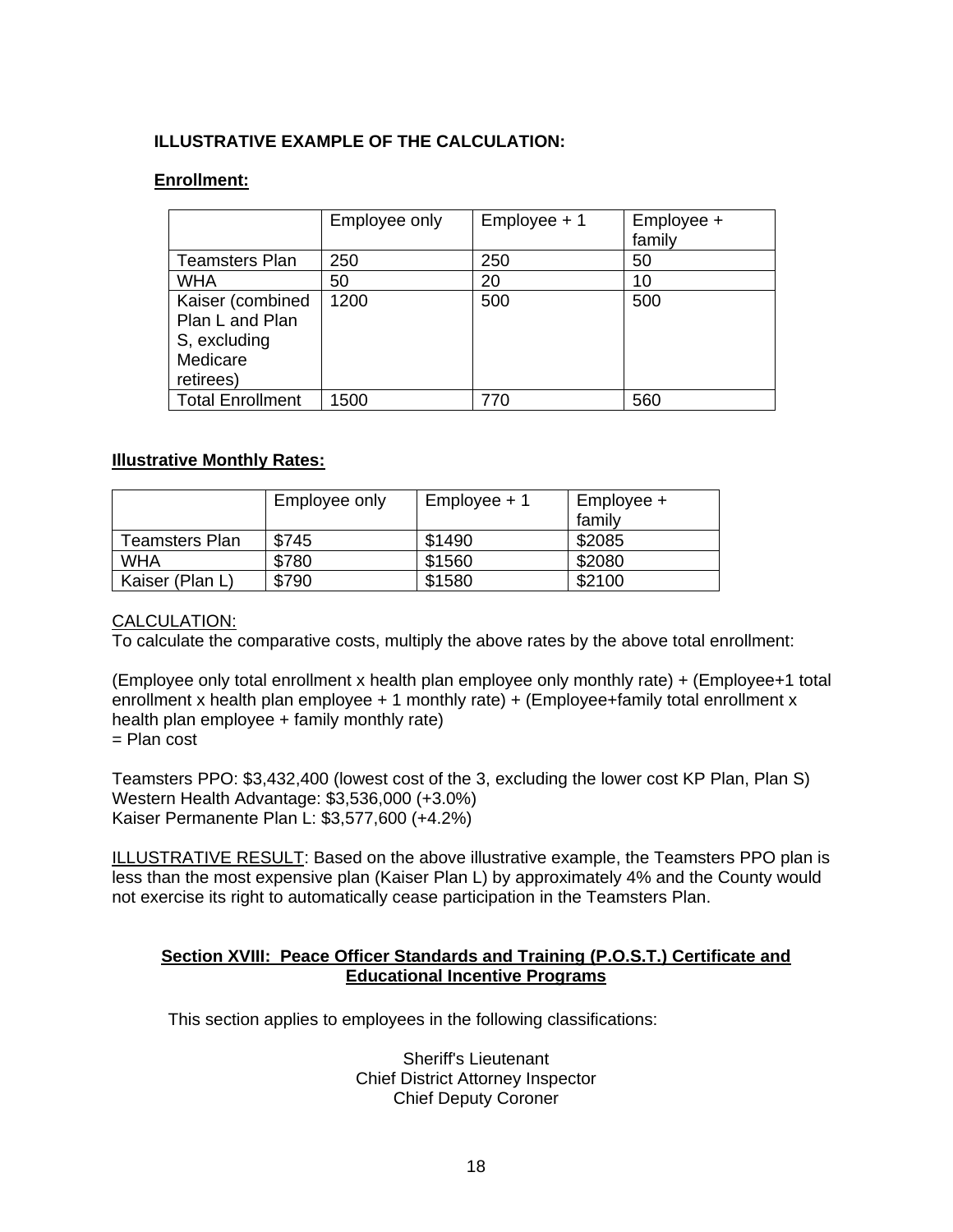# <span id="page-19-0"></span>**A. Peace Officer Standards and Training (P.O.S.T.) Certificate Program**

Effective the first full pay period in July 2019, or in the first full period following ratification and approval, whichever is later, Association members who maintain an advanced certificate awarded to them by the California Commission on Peace Officer Standards and Training will be eligible for a P.O.S.T. certificate incentive of \$555.00 per month, payable in biweekly payments of \$256.15. Association members who maintain a P.O.S.T. management certificate will receive an additional \$65 per pay period. The \$65 will be paid in addition to the \$256.15 per pay period employees currently receive for maintaining an advanced certificate. The total an employee will be eligible to receive is \$321.15 per pay period.

Effective the first full pay period in July 2021, Association members who maintain an advanced certificate awarded to them by the California Commission on Peace Officer Standards and Training will be eligible for a P.O.S.T. certificate incentive of \$575.00 per month, payable in biweekly payments of \$265.38. Association members who maintain a P.O.S.T. management certificate will receive an additional \$65 per pay period. The \$65 will be in addition to the \$265.38 per pay period employees currently receive for maintaining an advanced certificate. The total an employee will be eligible to receive is \$330.38 per pay period.

Association members are eligible to receive incentive payments as described above for possessing either the intermediate or advanced P.O.S.T. certificate but not for both.

Association members receiving compensation under the P.O.S.T. Certificate Incentive Program remain eligible to participate in the Educational Incentive Program as described in Subsection B below and in PMR 42.6 and any modifications thereto.

## <span id="page-19-1"></span>**B. Educational Incentive Program.**

In order to assure that high-quality law enforcement services are provided to the residents of Marin County, to encourage Association members to continue to broaden their educational background, and to provide recognition for those Association members who demonstrate interest in continuing their education and broadening their professional experience, Association members may participate in the County of Marin's Tuition Reimbursement Program as described in PMR 42.6 and any modifications thereto.

## **Section XIX: Retirement**

- <span id="page-19-2"></span>A. Unless required to do so by law, County shall not revise any benefit provided by the retirement system to employees or to any other person when such revision will change present or future retirement system contributions by employees subject to this agreement, provided, however, such benefit change may be made when agreed to by certified representative on behalf of bargaining units representing a majority of all employees so affected.
- B. An employee's date of membership in the Marin County Employees' Retirement Association ("MCERA") will determine the appropriate pension tier and the calculation of retirement allowance.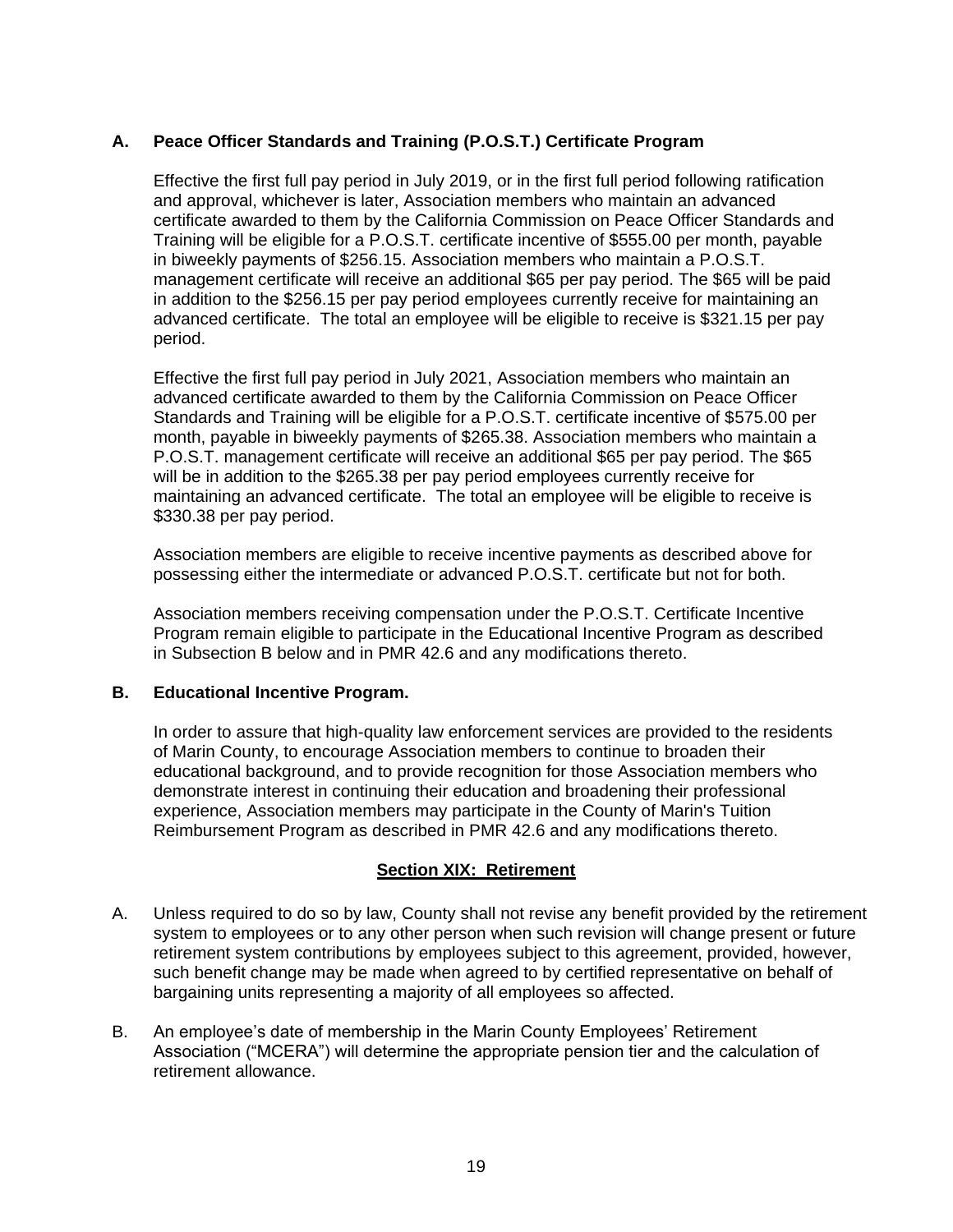- C. County shall make available provisions within the Internal Revenue Code 414(H) (2) (Tax Exempt Retirement).
- D. Effective August 10, 1997, employees will be responsible for payment of 50% of the cost of the cost of living adjustment (COLA) not to exceed 3.1%.
- E. Effective July 9, 2007, County agrees to allow 75% unused sick leave for retirement service credit upon retirement.

## **Section XX: Re-Employment**

<span id="page-20-0"></span>A regular employee who has passed his/her probationary period and terminates County service under positive circumstances shall be eligible for re-employment without loss of certain benefits if re-employed within sixty (60) calendar days of termination. For the purposes of salary and seniority, the employee will be treated as if he/she were on a leave of absence without pay. Seniority shall be restored for the purposes of merit increase eligibility, vacation accruals, and reduction in force.

## **Section XXI: Promotion**

<span id="page-20-1"></span>When an employee receives a promotion or a step increase, the salary increase shall be 5%, but in no event shall an employee receive more than the top step of the appropriate range. Otherwise PMR 41 shall govern salary on promotion.

#### **Section XXII: Wages and Salaries**

#### <span id="page-20-3"></span><span id="page-20-2"></span>**A. Intentions**

It is the intent of the parties to this agreement that

- 1. Salaries will be adjusted to insure that County remains competitive in the labor market for each series of classes, as measured by benchmark or non-supervisory, journey-level positions in relation to counterparts in other competitive employment. The parties acknowledge that the active market may be within Marin County, may extend Statewide, may fall between, and may consist of both private and public employment, recognizing the primacy of private section comparisons to the greatest feasible extent.
- 2. Reasonable incentive differentials shall be maintained between each class in a series and reasonable relationships among related classes in different series.
- 3. Study of classification and interrelated problems is recognized as a continuous process in which Association will be consulted regularly. Changes will be effective July 1 of each year or earlier in the event of an emergency finding under PMR 40 and any modifications thereto.
- 4. Proper compensation, in accordance with these standards of existing County forces, takes precedence over expansion of the work force. The above standards will not be abrogated solely to achieve budget cuts.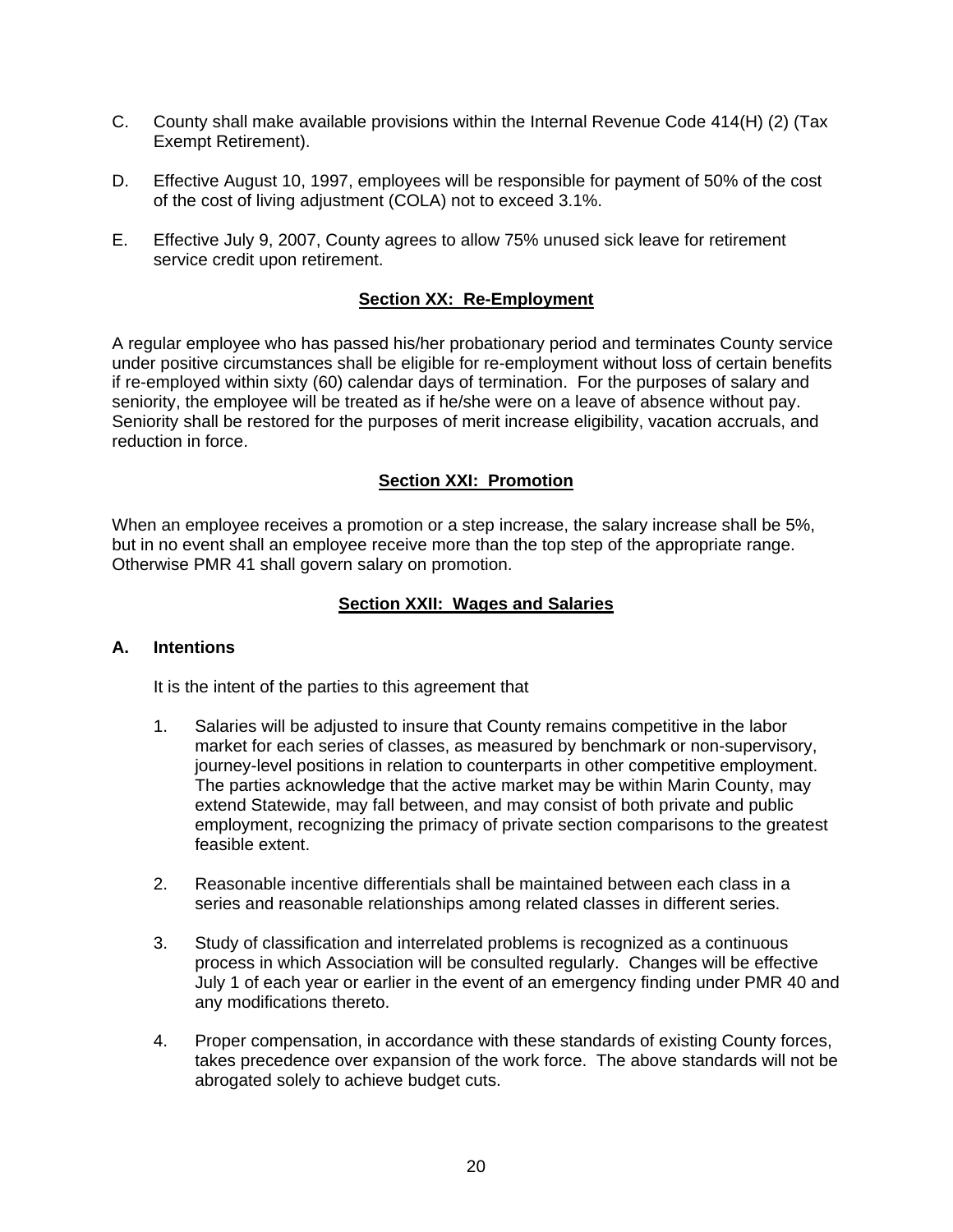#### 5. Survey Committee

The parties shall continue a labor management salary survey committee throughout the term of this agreement. The purpose of the committee will be to identify appropriate survey jurisdictions, to conduct a survey of comparable jurisdictions, and review internal compaction,

## <span id="page-21-0"></span>**B. Salary Differentials**

County salary differentials between the ranks of Sergeant and Lieutenant shall be maintained at no less than 12.5% differential.

#### <span id="page-21-1"></span>**C. Salary Increases**

#### **General Increases**

Effective the first full pay period in July 2019, or in the first full pay period following ratification and approval, whichever is later, the rate of pay for all classes and employees shall be increased by three percent (3%).

Effective the first full pay period in July 2020, the rate of pay for all classes and employees shall be increased by two and one-half percent (2.5%).

Effective the first full pay period in July 2021, the rate of pay for all classes and employees shall be increased by three percent (3%).

## **Equity Increases**

Effective the first full pay period in July 2019, or in the first full pay period following ratification and approval, whichever is later, the rate of pay for the Sheriff's Lieutenant and Chief District Attorney Inspector classifications shall be increased by one and one-half percent (1.5%).

Effective the first full pay period in July 2019, or in the first full pay period following ratification and approval, whichever is later, the rate of pay for the Chief Deputy Coroner classification shall be increased by two percent (2%).

## <span id="page-21-2"></span>**D. Step Increases.**

- 1. Employees shall be eligible to receive a step increase within their salary range, effective the first day of the pay period following completion of the specified time intervals if said step increase is supported by a satisfactory performance evaluation.
- 2. Upon promotion, regular hire employees shall be eligible for movement from Step 1 to Step 2 of their respective pay ranges the first day of the pay period following after twelve months (2,080 regular hours full time) of satisfactory performance, as documented by a written performance evaluation showing satisfactory or better performance and the completion of twelve (12) months (2,080 regular hours full time) of service in the class. Eligibility for subsequent merit pay increase shall occur after completion of twelve (12) months (2,080 regular hours full time) of regular service in the class.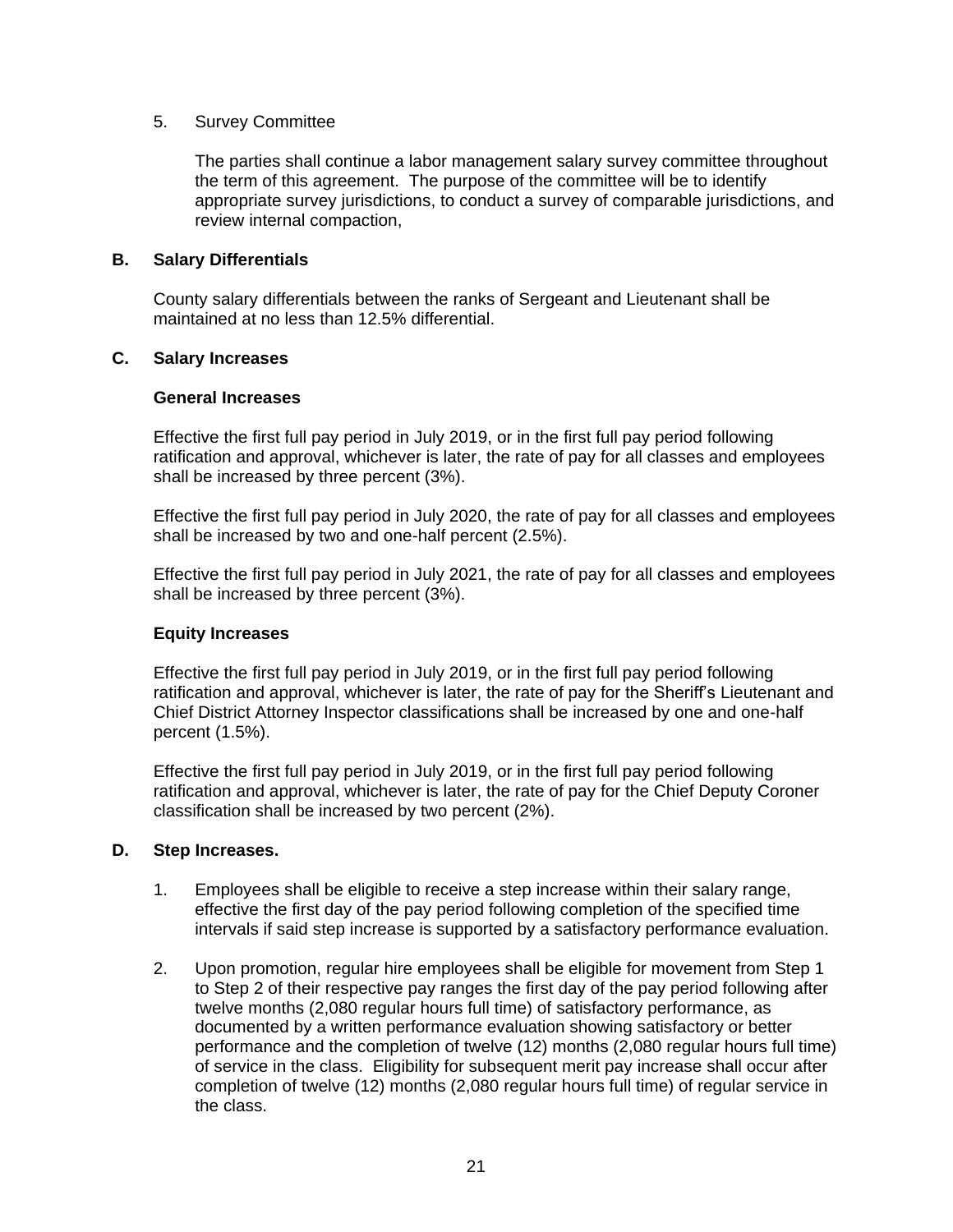# **E. Productivity Bonus**

The Sheriff will have the ability, with the approval of the County Administrator, to provide for a productivity bonus for outstanding job performance.

# **Section XXIII: Grievance Procedure**

<span id="page-22-0"></span>Grievances will be handled in accordance with PMR 24 and any modifications thereto. In addition, prior to a hearing before the Personnel Commission or an arbitrator, the parties will participate in a mandatory settlement conference in an attempt to resolve the grievance. All discussions in the settlement conference are confidential and may not be used in any subsequent hearing/arbitration or dispute resolution process.

## **Section XXIV: Survivor Assistance**

<span id="page-22-1"></span>The county will assist the surviving spouse or other beneficiary in filing for life insurance benefits for those eligible employees who die in the line of duty.

## **Section XXV: Discrimination Complaint Procedure**

<span id="page-22-2"></span>The County and Association agree that complaints of discrimination shall be handled in accordance with PMR 21 and any modification thereto.

## **Section XXVI: Disputes**

<span id="page-22-3"></span>All disputes arising under this agreement shall be resolved in accordance with the Marin County grievance procedure which is incorporated here by reference. The grievance procedure shall not be materially changed during the term of this agreement without the concurrence of Association.

## **Section XXVII: Strikes and Lockouts**

<span id="page-22-4"></span>During the term of this agreement, County agrees that it will not lock out employees, and Association agrees that it will not engage in, encourage, or approve any strike, slowdown, or other work stoppage growing out of any dispute relating to the terms of this agreement. Association will take whatever lawful steps are necessary to prevent any interruption of work in violation of this agreement, recognizing, with County, that all matters of controversy within the scope of this agreement shall be settled by established grievance procedure.

Each party consents to, and waives any defenses against, an injunction action by the other party to restrain any violation of this section.

## **Section XXVIII: Waiver Clause**

<span id="page-22-5"></span>The parties acknowledge that for the life of this agreement each voluntarily and unqualifiedly waives the right, and each agrees that the other shall not be obligated, to bargain collectively with respect to any subject or matter pertaining to or covered by this agreement, notwithstanding any other provisions of law to the contrary. Nothing in this section shall restrict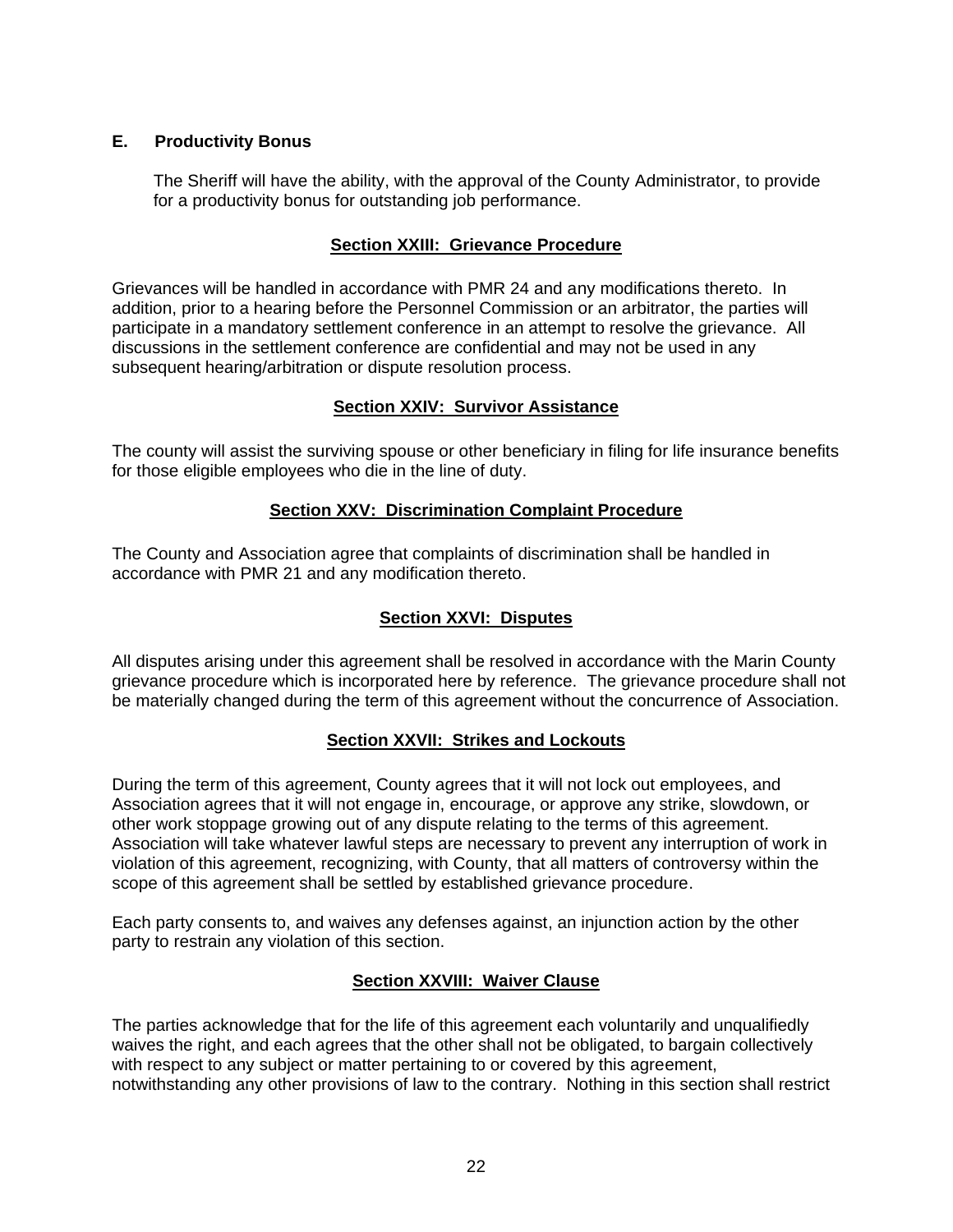the County's right to make changes to the County Personnel Management Regulations (PMRs) in accordance with any applicable requirement of the law.

# **Section XXIX: Severability**

<span id="page-23-0"></span>If any article or section of this agreement shall be held to be invalid by operation of law, or by any tribunal of competent jurisdiction, or if compliance with or any enforcement of article or section should be restrained by such tribunal, the remainder of this agreement shall not be affected thereby, and the parties shall, if possible, enter into collective bargaining negotiations for the sole purpose of arriving at a mutually satisfactory replacement for such articles or section.

# **Section XXXI: Term**

<span id="page-23-1"></span>This agreement shall be in effect from July 28, 2019 – June 30, 2022. It shall continue in effect thereafter from year to year unless either party gives 120 days' notice prior to June 30, 2022, or any yearly anniversary date thereafter to terminate or modify this agreement. Notwithstanding any of the above, continuation of this agreement after June 30, 2022 may be voided by operation of PMR 4.

Negotiations on the changes or amendments desired shall begin as soon as possible following receipt of this notice. Every effort shall be made to complete such negotiations prior to the end of the contract term.

IN WITNESS WHEREOF, the parties hereto have caused their duly authorized representatives to execute the within agreement on this 16 day of June 2020.

| <b>MARIN COUNTY SHERIFF'S STAFF</b> | <b>COUNTY OF MARIN NEGOTIATION</b> |
|-------------------------------------|------------------------------------|
| OFFICERS' ASSOCIATION               | <b>COMMITTEE</b>                   |
| [original signed]                   | [original signed]                  |
|                                     |                                    |
| RATIFIED:                           | APPROVED:                          |
| <b>MARIN COUNTY SHERIFF'S STAFF</b> | <b>BOARD OF SUPERVISORS OF THE</b> |
| OFFICERS' ASSOCIATION               | <b>COUNTY OF MARIN</b>             |
| [original signed]                   | [original signed]                  |
| ATTEST:                             | ATTEST:                            |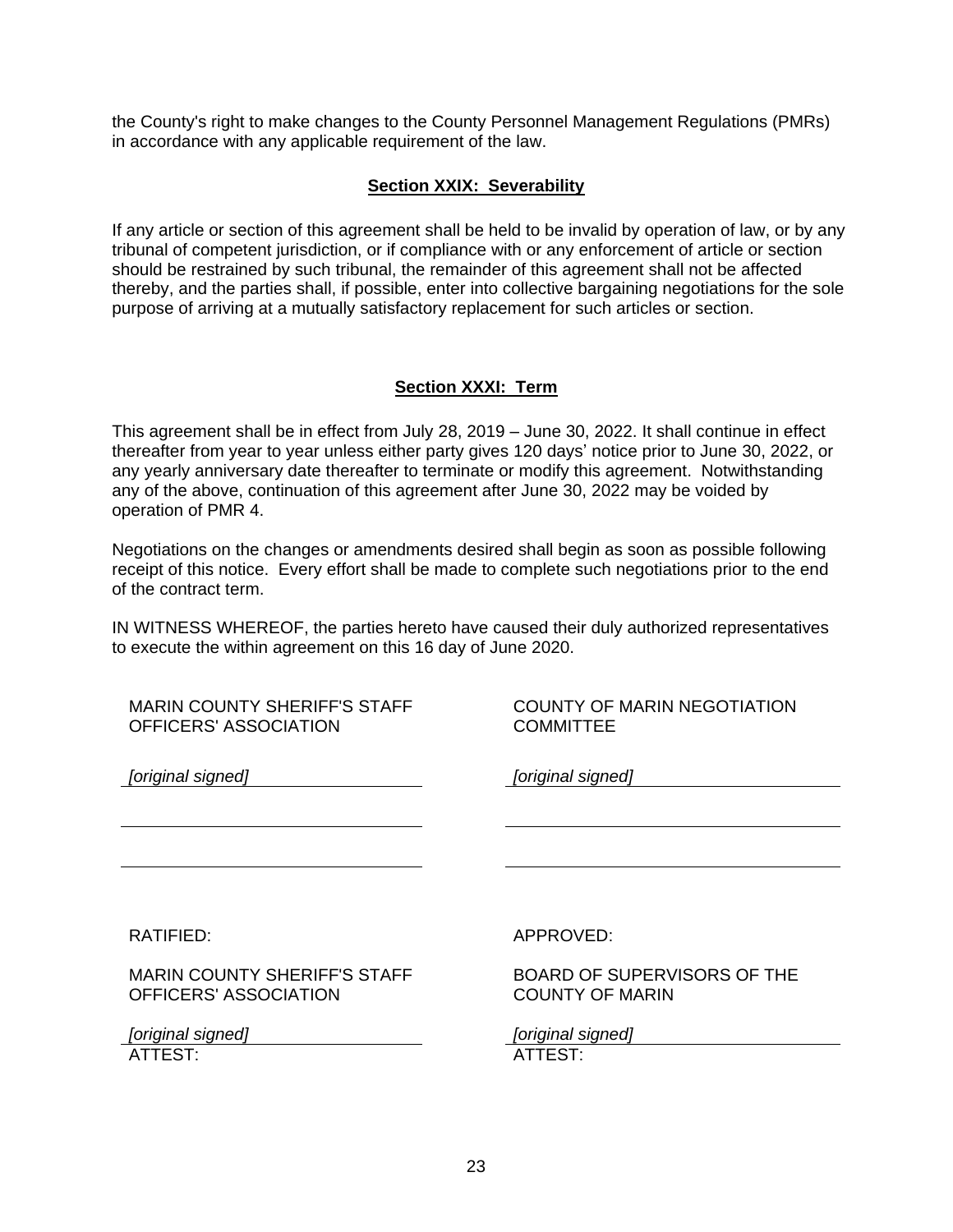#### <span id="page-24-0"></span>**Attachment A**

## **Side Letter of Agreement**

<span id="page-24-1"></span>PMR Revisions

The County is updating its Personnel Management Regulations. The County agrees to meet and confer on any mandatory subjects of bargaining. While we will provide the Association with all of the proposed changes for the purposes of seeking input on the clarity of the document, the County does not consent to bargain non-mandatory subjects.

In the interest of facilitating expeditious MOU negotiations, the County is proposing that these PMR updates be negotiated/discussed in a separate process, focusing only on PMR's. The parties agree that appropriate release time will be provided to representatives to attend the consultation and meet and confer session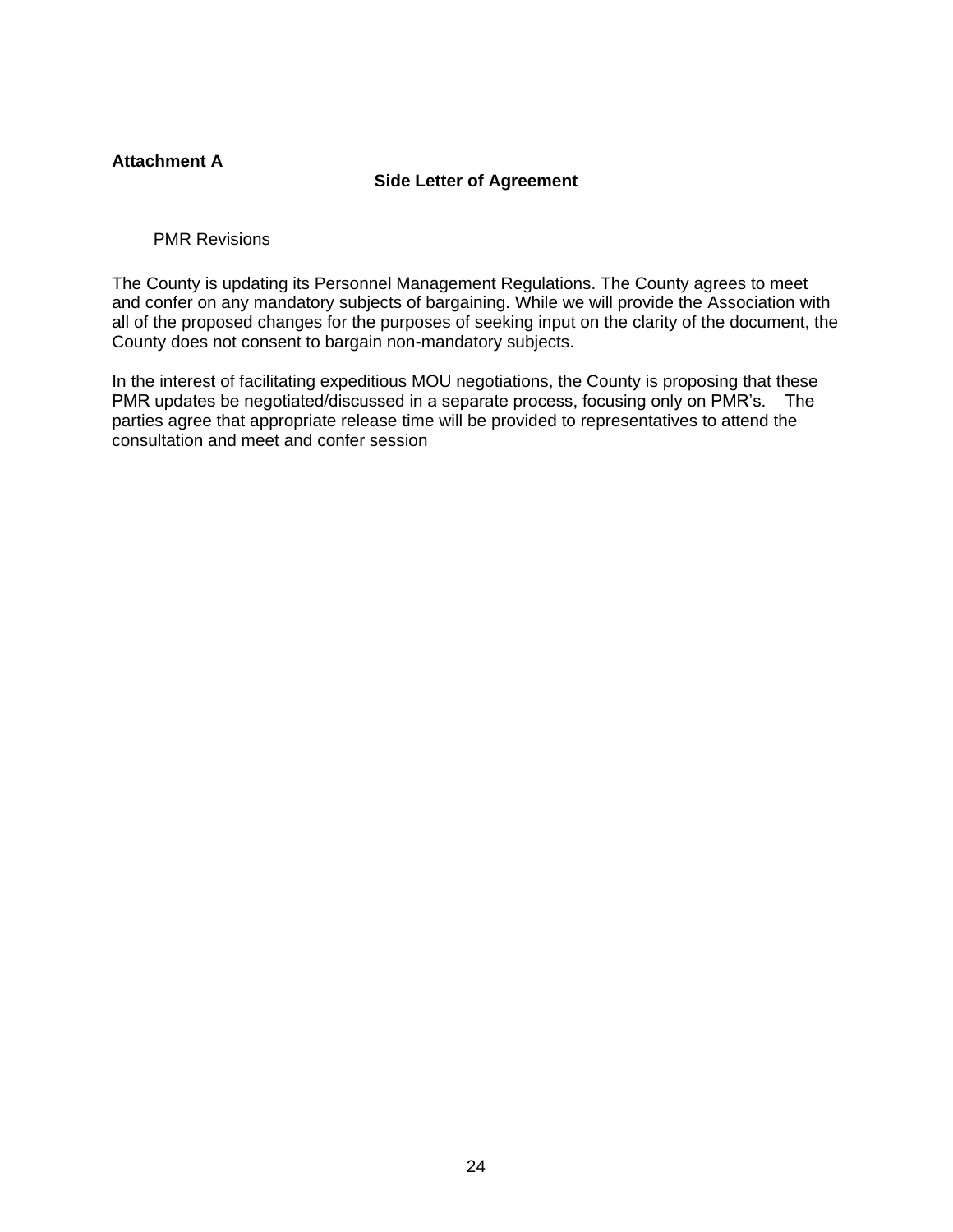# <span id="page-25-0"></span>**Attachment B**

# **Side Letter of Agreement**

<span id="page-25-1"></span>ATOM Re-opener

During the terms of this agreement, the County may re-open the agreement to meet and confer on the decision and/or impacts of the modifications that are required in order for the County to implement a new Enterprise Resource Planning system.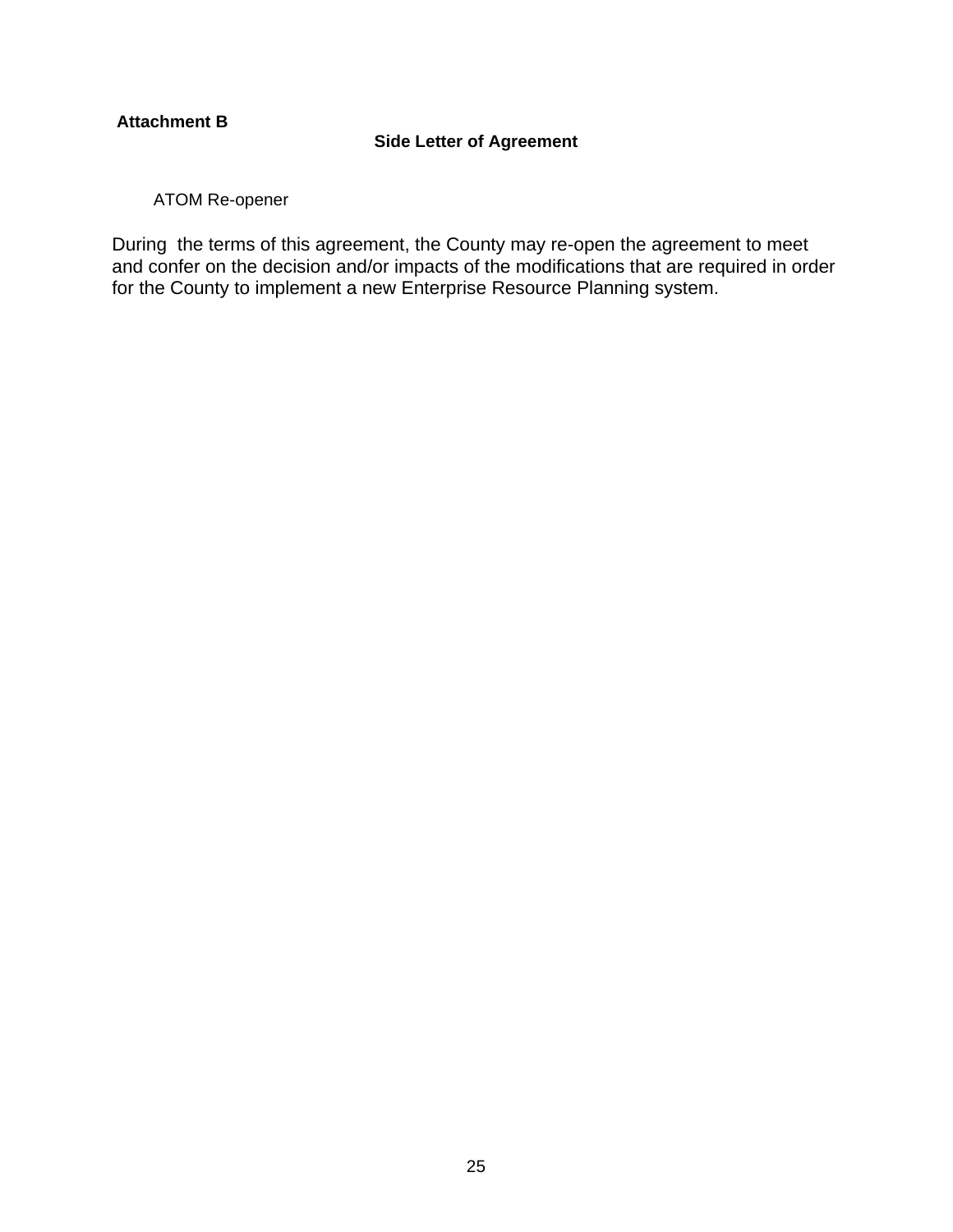<span id="page-26-0"></span>**Attachment C**

# **Side Letter of Agreement**

<span id="page-26-1"></span>Affordable Care Act (ACA)

During the terms of this agreement, the County may reopen the agreement to meet and confer over the excise tax scheduled to be imposed on health care premiums under the Federal Affordable Care Act. The purpose of the re-opener will be to include plans that would help employees avoid the excise tax, but it is not intended to eliminate the HMO option currently offered. The intent of the re-opener is not to increase the County contribution to offset the excise tax for employees.